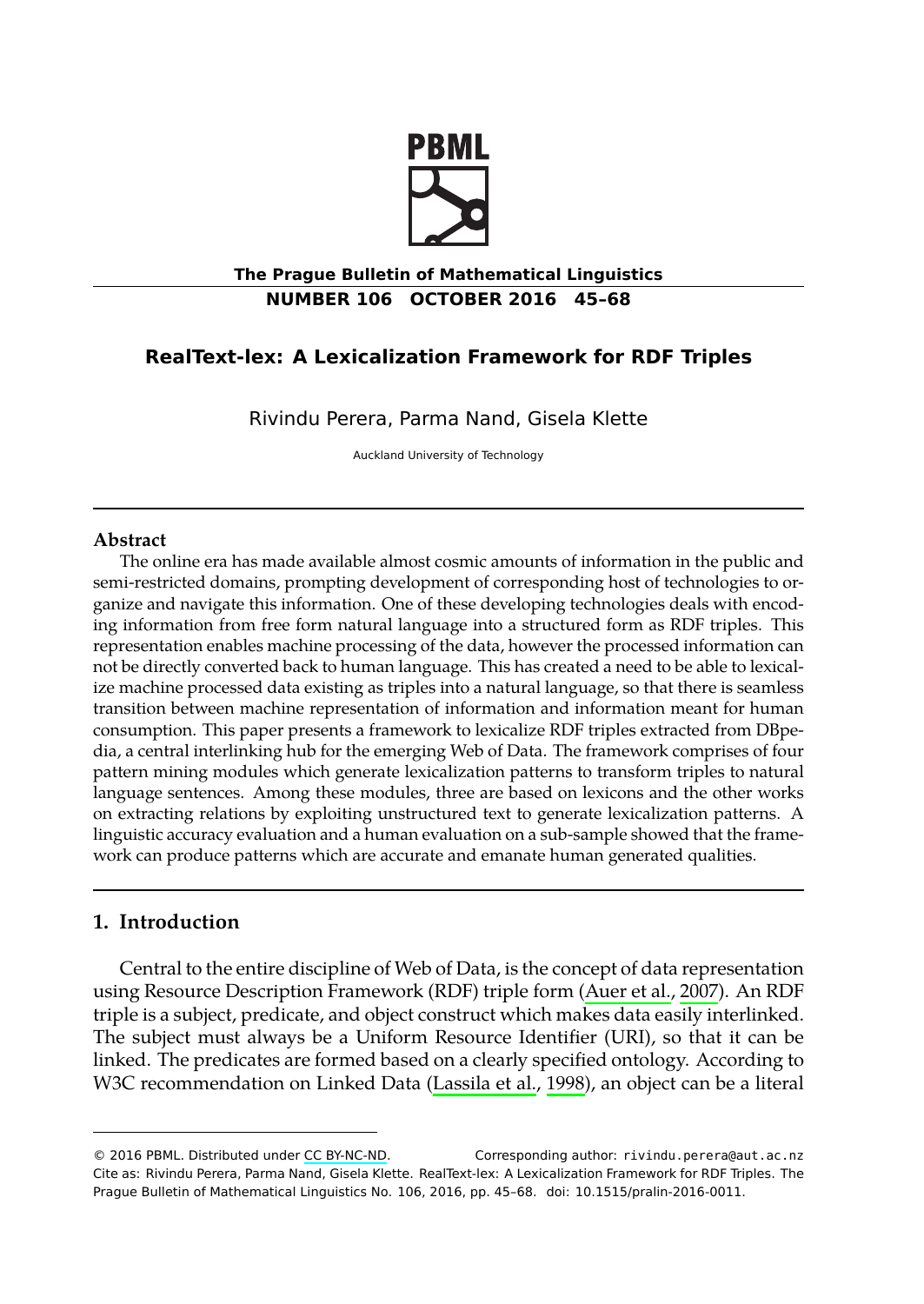instead of a URI. However, where possible, the objects must be represented in URI form as well.

As RDF triples open a lot of possibilities in Web data representation, it opens up opportunities to utilize this data in a wide range of application areas. One such area is Natural Language Generation [\(N](#page-1-0)LG). In essence, given RDF triples for an entity, there should be a possibility of generating a readable and meaningful description for that entity which has a wide variety of applications in diverse domains. For instance, an information kiosk in a museum can retrieve information from an open domain Linked Data resource (e.g., DBpedia) and transform this information to natural text to present to a user as a description with the possibility to expand or limit the amount of presented information according to the user needs. Such flexibility in amount of content presented is possible only because of the existence of the middle tier framework to transform the information to natural text, so that the information selection process is completely independent of the presentation.

The aim of the RealText project $^1$  is to generate readable, accurate, and informative descriptions from Web of Data (i.e., RDF triples) for Question Answering over Linked Data (QALD). RealText project consists of four major fra[me](#page-1-1)works; na[mel](#page-2-0)y,

- RealText $_{lex}$ : lexicalization framewor[k](#page-21-1)
- RealText<sub>agg</sub>: aggregatio[n framewor](#page-21-1)k
- RealText<sub>reg</sub>: referring expression generation framework
- RealText<sub>rel</sub>: surface realization framework

In this pa[pe](#page-17-0)r we limit the scope of our discussion to RealText<sub>lex</sub>- lexicalization framework. This framework utilizes the DBpedia as the Linked Ope[n D](#page-21-2)ata resource to generate lexicalization patterns to transform triples into natural language sentences. In following sections we discuss the framework in detail.

<span id="page-1-1"></span>The rest of the paper is organized as follows. Section 2 discusses what we mean by lexicalization in the context of Linked Data framework. In Section 3, we provide an introduction to DBpedia (Bizer et al., 2009; Lehmann et al., 2014), the RDF store used for the project and motivation for utilizing it. Section 4 discusses the related works in the area and compares our approach with them. In Section 5, we discuss the framework in detail. Section 6 discusses the experimental framework and provides an [analysis of the results including some compari](http://people.aut.ac.nz/~rperera/projects/realtext.html)sons. Section 7 concludes the paper with an outlook on future work.

# <span id="page-1-0"></span>**2. Lexicalization in RealText**

Before we provide algorithmic details on our lexicalization framework, we first define the lexicalization in terms as used in Linked Data context.

<sup>1</sup>http://people.aut.ac.nz/~rperera/projects/realtext.html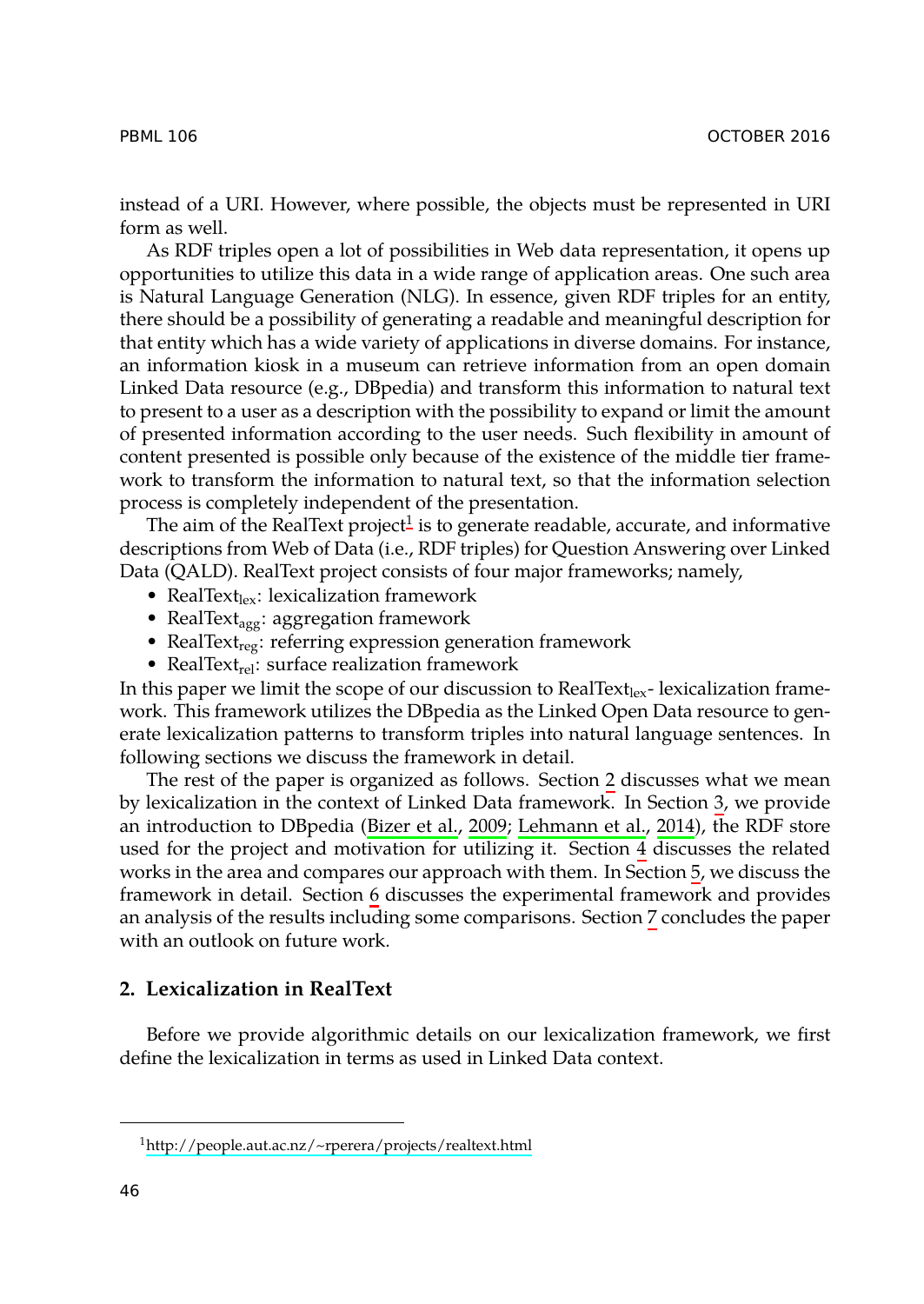| Triple                                                               | Lexicalization Pattern                                     |
|----------------------------------------------------------------------|------------------------------------------------------------|
| $\langle$ Steve Jobs, founder, Apple Inc $\rangle_{\mathsf{T}}$      | $\langle S$ ?, is the founder of, O? $\rangle_L$           |
| $\langle$ Klaus Wowereit, party, Social Democratic Party $\rangle_T$ | $\langle S$ ?, is a member of, O? $\rangle_L$              |
| $\langle$ Canada, currency, Canadian dollar $\rangle_T$              | $\langle O$ ?, is the official currency of, S? $\rangle_L$ |
| $\langle Canada, capital, Ottawa \rangle_T$                          | $\langle O$ ?, is the capital city of, S? $\rangle_L$      |
| $\langle Rick$ Perry, birth date, 1950-03-04 $\rangle_T$             | $\langle S$ ?, was born on, O? $\rangle_I$                 |

*Table 1. Example lexicalization patterns*

According to Reiter and Dale (2000), lexicalization is the process of choosing words to represent abstract data in natural a language. This essentially focuses on selecting the content word to represent the same meaning.

<span id="page-2-0"></span>The way that lexicalization is considered in RealText project is more sophisticated than the aforementioned definition. We consider the lexicalization as a process of finding patterns that can transform a given triple to the basic natural language form. To explain this further we have provided some examples in Table 1.

As shown in Table 1, RealText $_{\text{lex}}$  module is simply not looking for a lexical choice; it is meant to construct a syntactically correct and semantically appropriate pattern which can transform the triple into a natural language segment.

## **3. D[Bp](#page-3-0)edia: an interlinking hub for Linked Data**

We utilize DBpedia as our RDF store for retrieving triples. The experiments to demonstrate lexicalization in this paper are specific to DBpedia due to three main reasons:

- sheer of volume
- as an interlinking hub
- open access

DBpedia is currently the fastest growing Linked Data resource that is available freely. Table 2 depicts relevant statistics illustrating its growth over five major releases. In Table 3 we compare the DBpedia against two other leading RDF stores. The results clearly shows that DBpedia has become a crystallization point in the Linked Data area hosting a vast amount of knowledge in triple form.

The nature of Linked Data is that the data is essentially interlinked. The amount of links (both incoming and outgoing) from the Linked Data resource enables it to be referenced from other similar resources. Table 4 summarises the interlinking for both incoming and outgoing links. The numbers show that DBpedia has become a central interlinking hub for Linked Data. Due to this high interlinkage, a framework that is based on DBpedia triples also indirectly contributes to the rest of the Linked Data cloud as well. This is possible because of the knowledge representation nature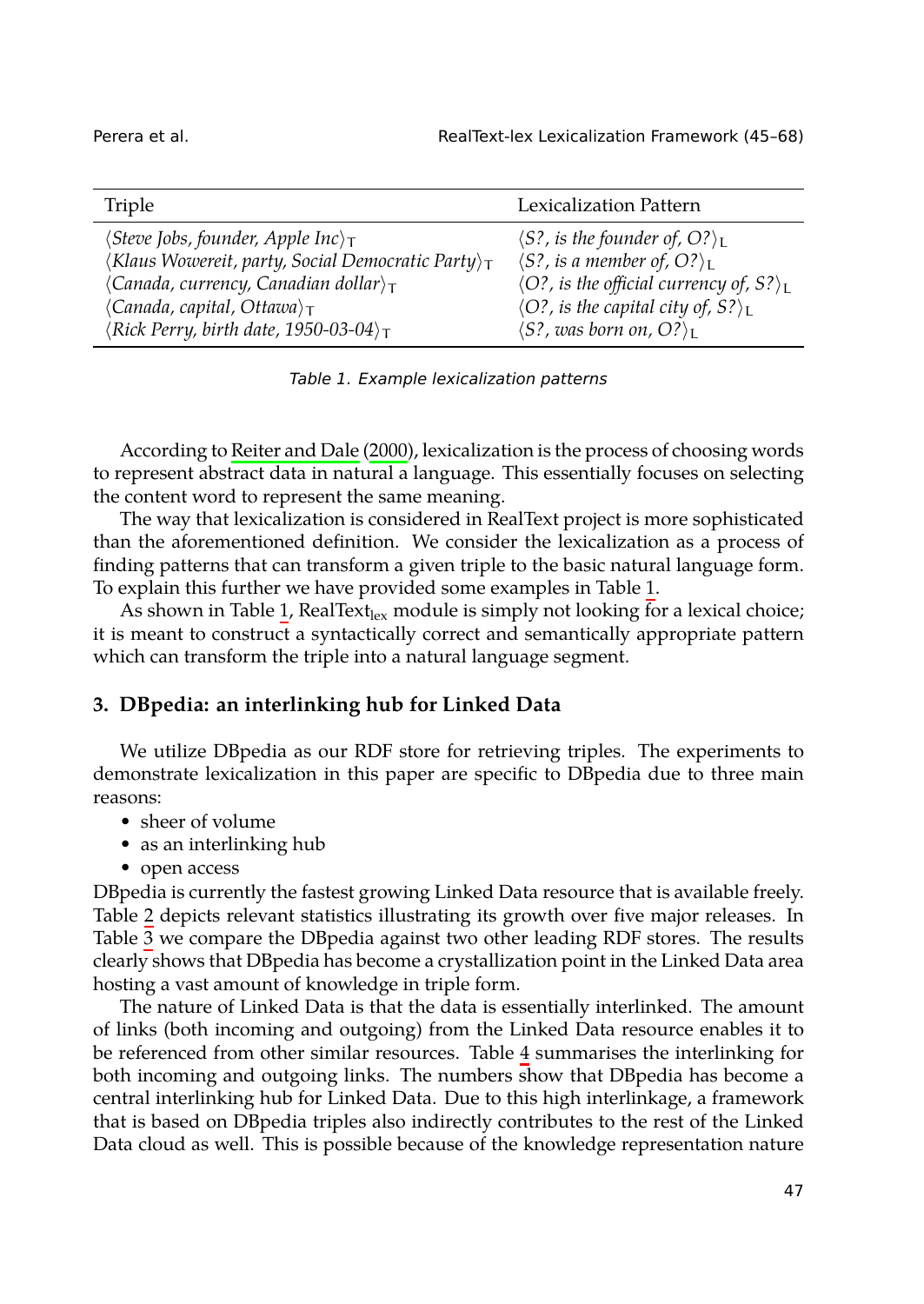<span id="page-3-0"></span>

| Release version | Entities<br>(in millions) | <b>Triples</b><br>(in billions) | Ontology classes |
|-----------------|---------------------------|---------------------------------|------------------|
| 2014            | 4.58                      | 3.00                            | 685              |
| 3.9             | 4.26                      | 2.46                            | 529              |
| 3.8             | 3.77                      | 1.89                            | 359              |
| 3.7             | 3.64                      | 1.00                            | 320              |
| 3.6             | 3.50                      | 0.67                            | 272              |

<span id="page-3-1"></span>*Table 2. DBpedia growth rate in last 5 releases. Number of entities, triples and ontology classes are considered.*

<span id="page-3-2"></span>

| Triple store                       | Entities      | Triples          | Ontology               | Query                          |
|------------------------------------|---------------|------------------|------------------------|--------------------------------|
|                                    | (in millions) | (in billions)    | classes                | language                       |
| <b>DBpedia</b><br>Freebase<br>YAGO | 4.58<br>44    | 3<br>2.4<br>0.12 | 685<br>40616<br>451708 | SPAROL<br>MOL<br><b>SPAROL</b> |

*[Table 3.](#page-22-1) C[ompa](#page-22-1)rison of DBpedia statistics with Freebase and Yago*

of Linked Data which enabled it to be reused without significant redefinition. This was one of the main motivations that influenced us to employ DBpedia for our lexicalization fra[mework.](#page-22-1)

# **4. Related work**

Duma and Klein (2013) introduce the LOD-DEF system, which focuses on sentence template based verbalization for Linked Data. The approach is based on selecting a sentence where subjects and objects of triples are mentioned and then removes them from the sentence to make that sentence a template. These templates can be later reused given similar triples. However, this slot filling exercise shows a very naive approach towards the lexicalization of Linked Data and cannot be employed for individual triples. Duma and Klein (2013) do not take additional steps to further abstract the sentence template to generalize it. If the template contains certain adjectives and adverbs which were related to the training triples, then these are propagated to the test phase which ultimately makes the template inaccurate. Additionally, they do not employ preprocessing steps such as co-reference resolution. It is rather hard to find sentences which do not contain co-references to main subject and therefore we can confidently assume that when applied on a wide scale text collection, LOD-DEF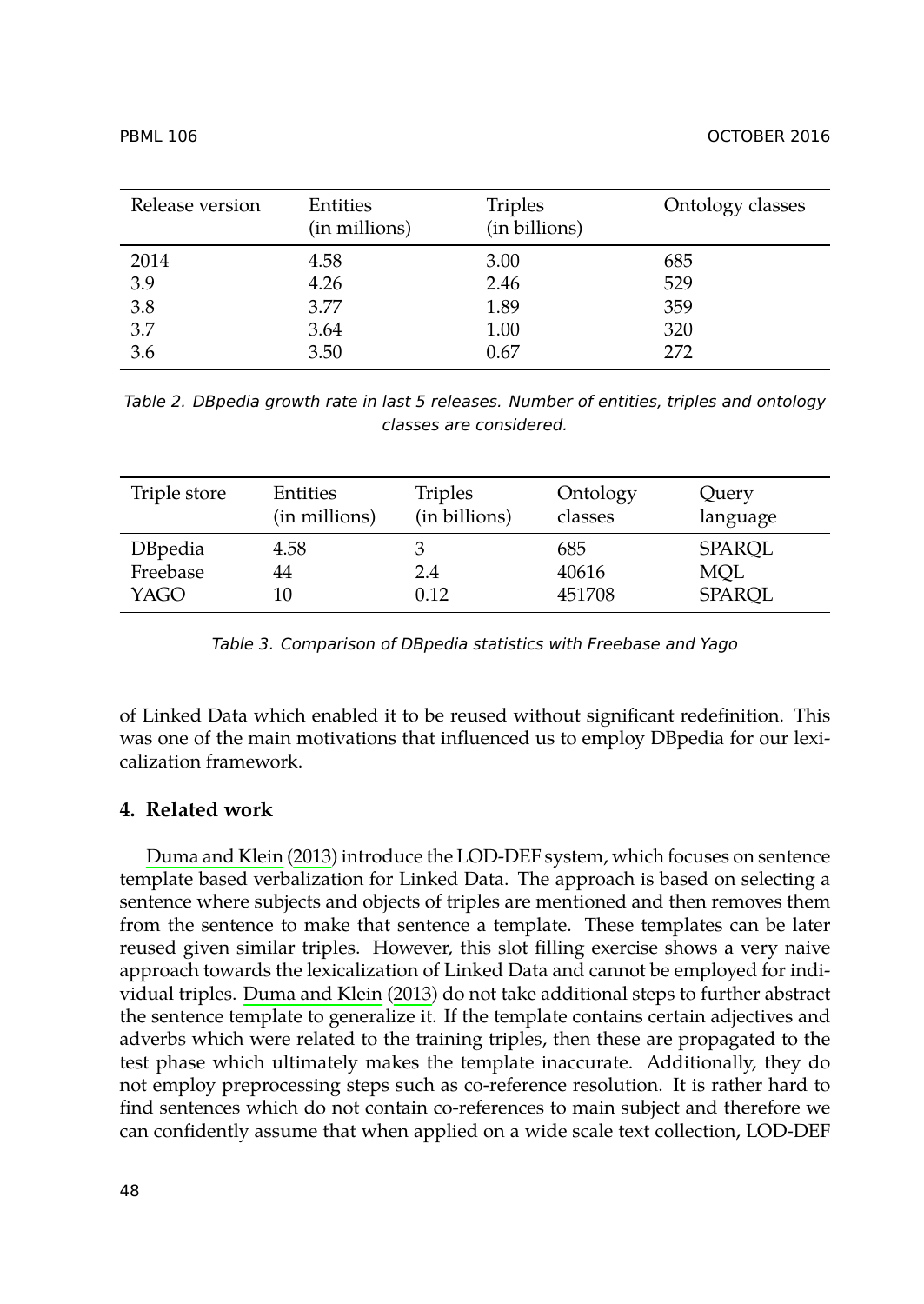| Property                                             | Incoming links                                                                                 | Outgoing links                                                                  |
|------------------------------------------------------|------------------------------------------------------------------------------------------------|---------------------------------------------------------------------------------|
| Total links<br>Number of datasets<br>Top 5 resources | 39 million<br>181<br>Linked Open Colours<br>DBpedia Lite<br>Flickr Wrapper<br>Freebase<br>YAGO | 4.9 million<br>14<br>Freebase<br>Flickr Wrapper<br>WordNet<br>GeoNames<br>UMBEL |

*Table 4. Statistics on DBpedia interlinking*

can end up extracting patterns with unnecessary information corresponding to coreferences.

An approach which closely resembles our framework that can be found in literature is the Lemon Model (Walter et al., 2013). In this approach a sentence collection is employed to extract patterns to lexicalize triples, which is similar to our approach. However, the pattern extraction process uses typed dependency paths between subject and object values to derive the pattern. In essence, given a typed dependencyparsed sentence which contain the subject and object, the shortest path between the subject and object is searched and the sub-string is extracted. This sub-string is consid[ered as a temp](#page-22-2)l[ate to](#page-22-2) lexicalize the triple. Although the approach is linguistically sound, this method has several challenges. Firstly, the sentence collection is used as a raw set without preprocessing. This means that sentences having co-references to an entity are not considered as candidate sentences. Furthermore, the extracted pattern is not further processed to make it cohesive by removing adverbs and adjectives which can make the pattern specific to a triple. The framework proposed in this paper, addresses these issues. Instead of dependency parsing, we use a state-of-the-art relation [e](#page-0-0)xtraction mec[hanism to extract co](#page-22-2)hesive patterns from natural text followed by a series of alignment phases in an effort to improve the accuracy.

Ell and Harth (2014) propose yet another verbalization model based on maximal sub-graph patterns. The main focus of this study is the transformation of multiple triples represented in natural language into a graph form. In contrast, our framework is focused on how lexicalization patterns can be generated to transform individual triples to natural language sentences. We are more interested in this specific objective so that the framework is as widely generalizable as possible, hence would be able to support integration with rest of the modules in RealText framework as introduced in Section 1. In addition, Ell and Harth (2014) do not carry out any additional processing for further realization of the extracted pattern. The idiosyncrasy of any natural language including the English, means that there has to be additional post-processing of the noise within unstructured text. This is achieved by the post-processing realiza-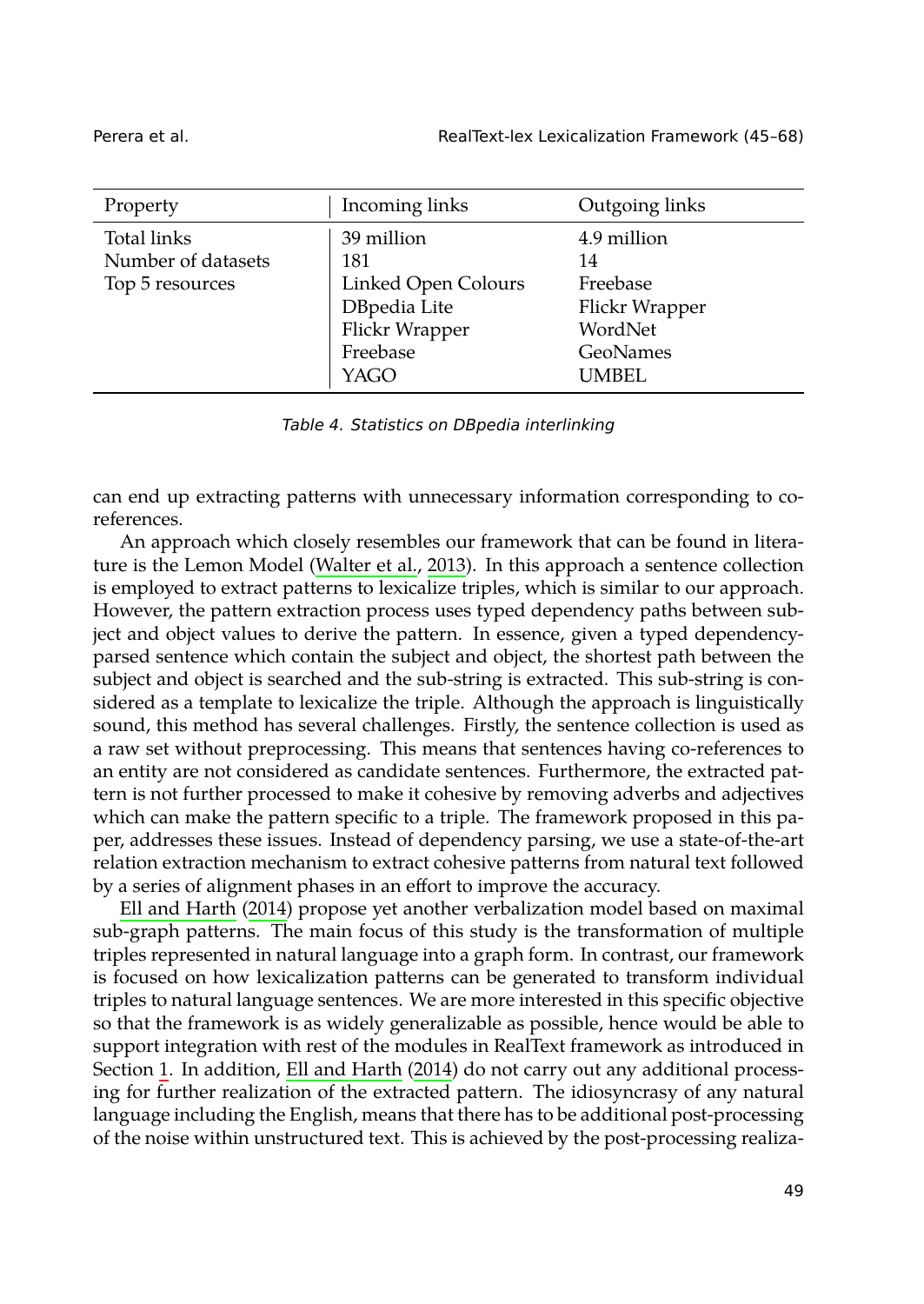<span id="page-5-0"></span>



*Figure 1. Schematic representation of the lexicalization framework*

tion operations which helps transform the noise text into accur[ate](#page-5-0) readable text wh[ich](#page-5-1) emanates h[uma](#page-6-0)n produced qualities.

## **5. RealTextlex [fr](#page-8-0)amewor[k](#page-16-0)**

<span id="page-5-1"></span>The schematic representation of the RealText<sub>lex</sub> is shown in Fig. 1. The framework is composed of four main modules, all of them targeted towards generating lexicalization p[a](#page-5-2)tterns. Although, they are placed in a pipeline, if one of the module finds a lexicalization pattern for a given triple, then the remaining modules will not be executed.

The following sections describe the modules shown in Fig. 1 in detail. Section 5.1 and Section 5.2 discuss the process of preparing input data (i.e., triples with metadata). Section 5.3 to Section 5.6 explain individual modules depicted in Fig. 1.

#### **5.1. Triple retrieval**

DBpedia SPARQL endpoint is available to extract triples through the published Web API<sup>2</sup>. However, due to availability issues our module uses the local cloned version of the DBpedia which provi[d](#page-5-3)es uninterrupted resource access on demand. In particular, when requested for a particular RDF file of an entity, the retrieval module first checks the local repository and if not available downloads it from the DBpedia automatically and adds to the repository for any future use.

<span id="page-5-3"></span><span id="page-5-2"></span>Currently, DBpedia RDF files contain two types of triples. The DBpedia properties w[hich are extracted in raw](http://dbpedia.org/sparql) form and provided under *dbprop schema*, do not contain a un[ique naming convent](https://jena.apache.org/)ion throughout the whole DBpedia entities. To address this drawback DBpedia *OWL property schema* was introduced by mapping *dbprop schema* to a consistent schema using community effort. This research utilizes the DBpedia *OWL property schema*.

We employed Jena RDF parser<sup>3</sup> to extract triples from the RDF files. However, the extracted triples contain some triples that are not appropriate for verbalization. These triples contain links to Wikipedia (e.g., Wikipedia page external link), identifiers (e.g.,

<sup>2</sup>http://dbpedia.org/sparql

<sup>3</sup>https://jena.apache.org/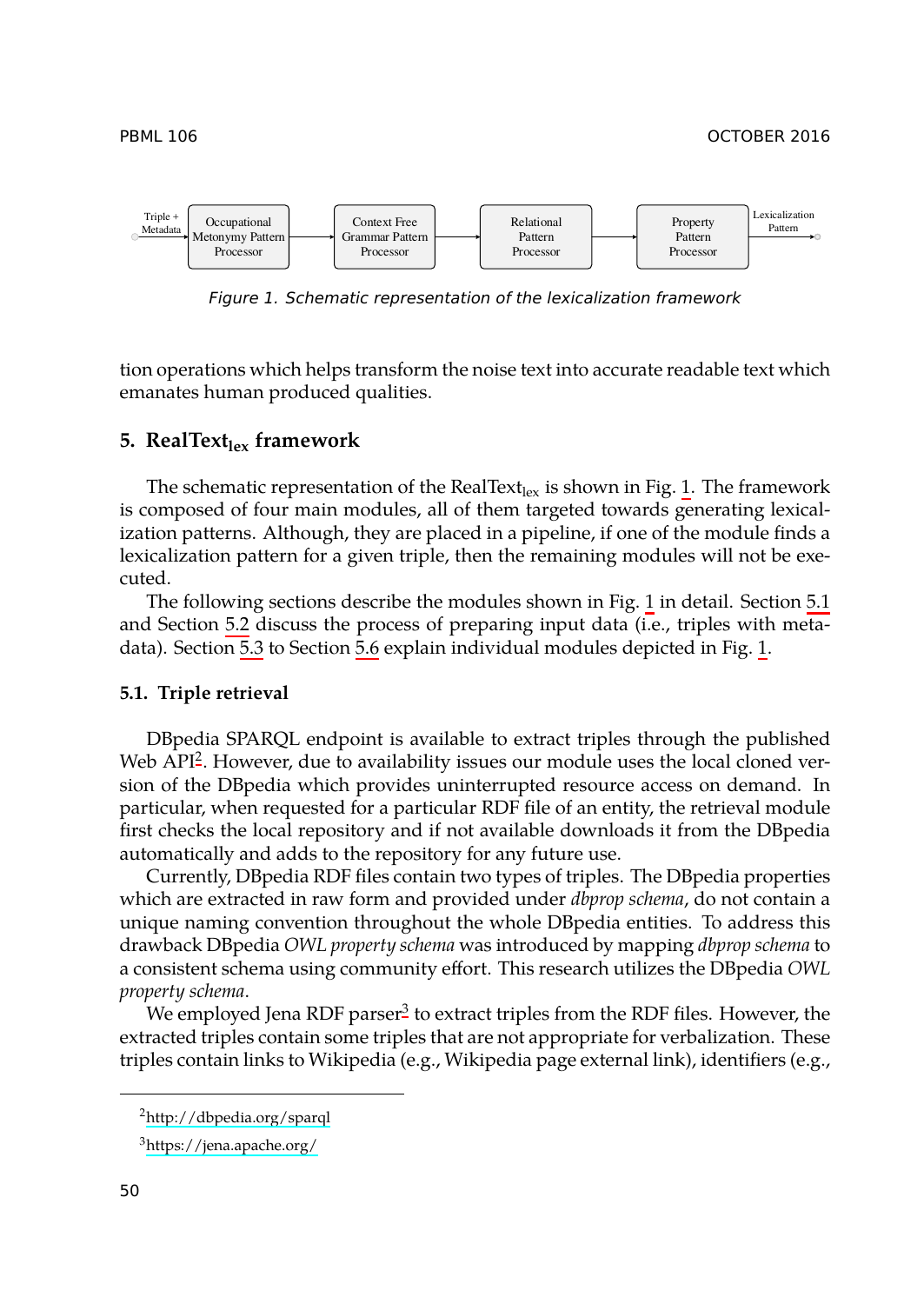<span id="page-6-0"></span>

viaf ID) and other properties (e.g., map caption, picture caption, and picture size) which were appropriately removed.

#### **5.2. Metadata Embedding for Triples**

The triples retrieved from the above step are associated with metadata, which pattern processing modules need to consult when generating lexicalization patterns. We provide below, a discussion on metadata and the methodology for deriving them if not available di[rectly](#page-13-0). Fig. 2 illustrates the proto-phrase representation of a triple to illustrate the use of the meta data.

*Triple Verbalizations*: The triples essentially do not contain verbal representation of data. In essence, the subject of a triple is a URI to an entity and predicates are represented as properties of a designed ontology. The only exception is that objects in a triple can contain literal values which are already verbalized, and in many occasions objects also contain URIs to other entities. The objective of triple verbalization is to transform the triple to derive the verbal form by addressing the aforementioned representations. Initially, we only address the above issues when verbalizing triples. Then in Section 5.5.3 we discuss further verbalization extensions for the triple object value, specific to relational pattern processing.

*Ontology Class Hierarchy:* The lexicalization patterns that are extracted for triples can be specific to the ontology class that they belong to. For an instance, consider two triples, *⟨Skype, author, Janus Friis⟩*<sup>T</sup> and *⟨The Scream, author, Edvard Munch⟩*<sup>T</sup> , which are retrieved from DBpedia. Both of these triples contain the same predicate "*author*", however the entities described here belong to two different ontology clas[ses](#page-11-0), "*Software*" and *"Art Work"* respectively. The first triple can be lexicalized as "*Skype is developed by Janus Friis*", while the second triple will be generally lexicalized as "*The Scream is painted by Edvard Munch*". This differentiation is due to the fine ontology class that the subjects of the two entities belong to. This illustrates that associating the ontology hierarchy with the lexicalization pattern is critical when searching for a matching pattern for a new triple.

*Predicate Information:* We also tag each triple if the predicate requires a date value, measured numbers, or a normal numbers as the object. This is mainly to support the relational pattern extraction process and will be further explained in Section 5.5. To identify whether a predicate needs a date value, XML schema definitions associated (if any) with objects are consulted. The current data representation in DBpedia provides only the XML schema definition with the predicate representing numerical (e.g., double, integer) or temporal (e.g., date/time) properties. The predicates which require measurement unit in the real world are not associated with measurement unit information. This causes a severe issue when transforming these predicates into natural language. For example, to transform the triple  $\langle Michael Jordan, height, 1.98 \rangle$  to natural language, we need the measurement unit for height. To address this , a measurement unit database was created which provides details on predicates which re-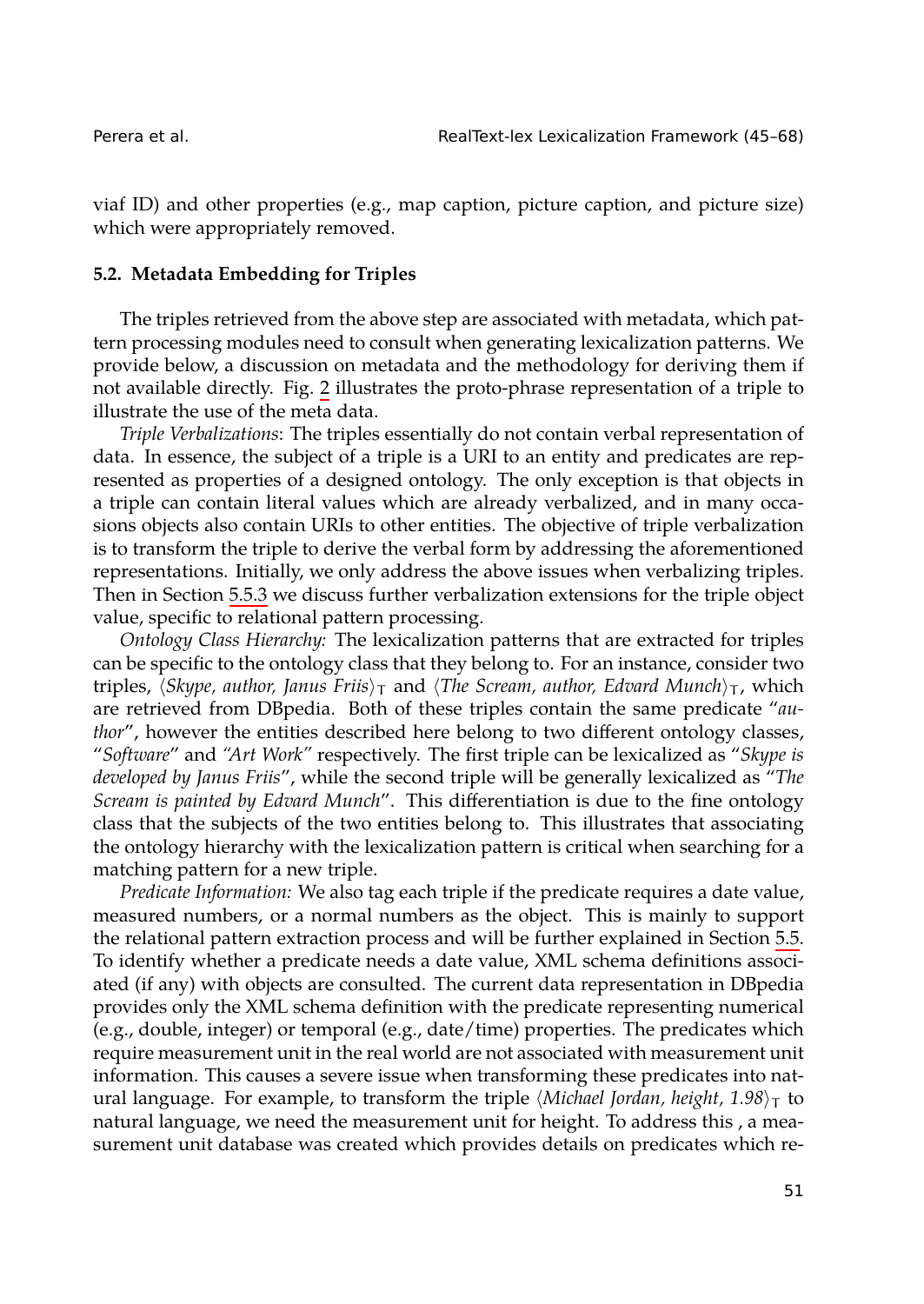<span id="page-7-0"></span>

| Predicate         | Ontology URI                                          | Measurement Unit  |                                       |
|-------------------|-------------------------------------------------------|-------------------|---------------------------------------|
|                   |                                                       | <b>Short Name</b> | Long name                             |
| height            | http://dbpedia.org/<br>ontology/height                | m                 | meter                                 |
| budget            | http://dbpedia.org/<br>ontology/budget                | USD               | <b>US Dollars</b>                     |
| areaTotal         | http://dbpedia.org/<br>ontology/areaTotal             | m <sup>2</sup>    | square meter                          |
| populationDensity | http://dbpedia.<br>org/ontology/<br>populationDensity | $ppkm^2$          | persons<br>square<br>per<br>kilometre |

*Table 5. Sample set of records from the measurement unit database*

quire measurement units. Table 5 depicts sample set of selected records from this database.

*Natu[ral Gender:](#page-23-2)* Na[tural](#page-23-2) gender of a subject is another property that affects lexicalization pattern not generalizable across all entities that associate a particular predicate. For instance consider the two triples,  $\langle$ *Barack Obama*, *spouse*, *Michelle Obama* $\rangle_T$ and  $\langle$ *Michelle Obama, spouse, Barack Obama* $\rangle_T$ . Although they have the same predicate and both subjects belong to the same fine ontology class, a lexicalization pattern generated for the first triples such as  $\langle S$ ?, is the husband of,  $O$ ? $\rangle_L$  cannot be used for the second triple as the natural gender of subjects are different. Due to this fact, the framework also associates the natural gender of the subject with the retrieved triple. To find natural gender we consult the DBpedia NLP (Natural Language Processing) dataset (Mendes et al., 2012) as a primary resource and missing records are added.

*Object Multiplicity:* Some triples contain the same subject and predicate with different objects. These triples with multiple objects require different natural language representation compared to another predicate with single object. For example consider triples related to *Nile River*, *⟨Nile, country, Egypt⟩*<sup>T</sup> , *⟨Nile, country, Rwanda⟩*<sup>T</sup> , and  $\langle$ *Nile, [cou](#page-16-0)ntry, Uganda* $\rangle$ <sub>T</sub> which [de](#page-8-0)scribe the countries that Nile River flows through. However, the same information is represented for *East River* as *⟨East River, country,*  $USA$ <sub>*T*</sub> which describes that *East River* is located in USA. These two scenarios need two different lexicalization patterns such as *⟨S?, flows through, O?⟩*<sup>L</sup> and *⟨S?, located in, O*?<sup> $\angle$ </sup>L respectively. This shows that object multiplicity plays a crucial role in deciding the most appropriate lexicalization pattern for a given triple. Therefore, each triple is associated with a property which describes the multiplicity computed by analysing the whole triple collection.

The triples with aforementioned metadata are passed to the pattern extraction modules (explained in Section 5.3 to Section 5.6).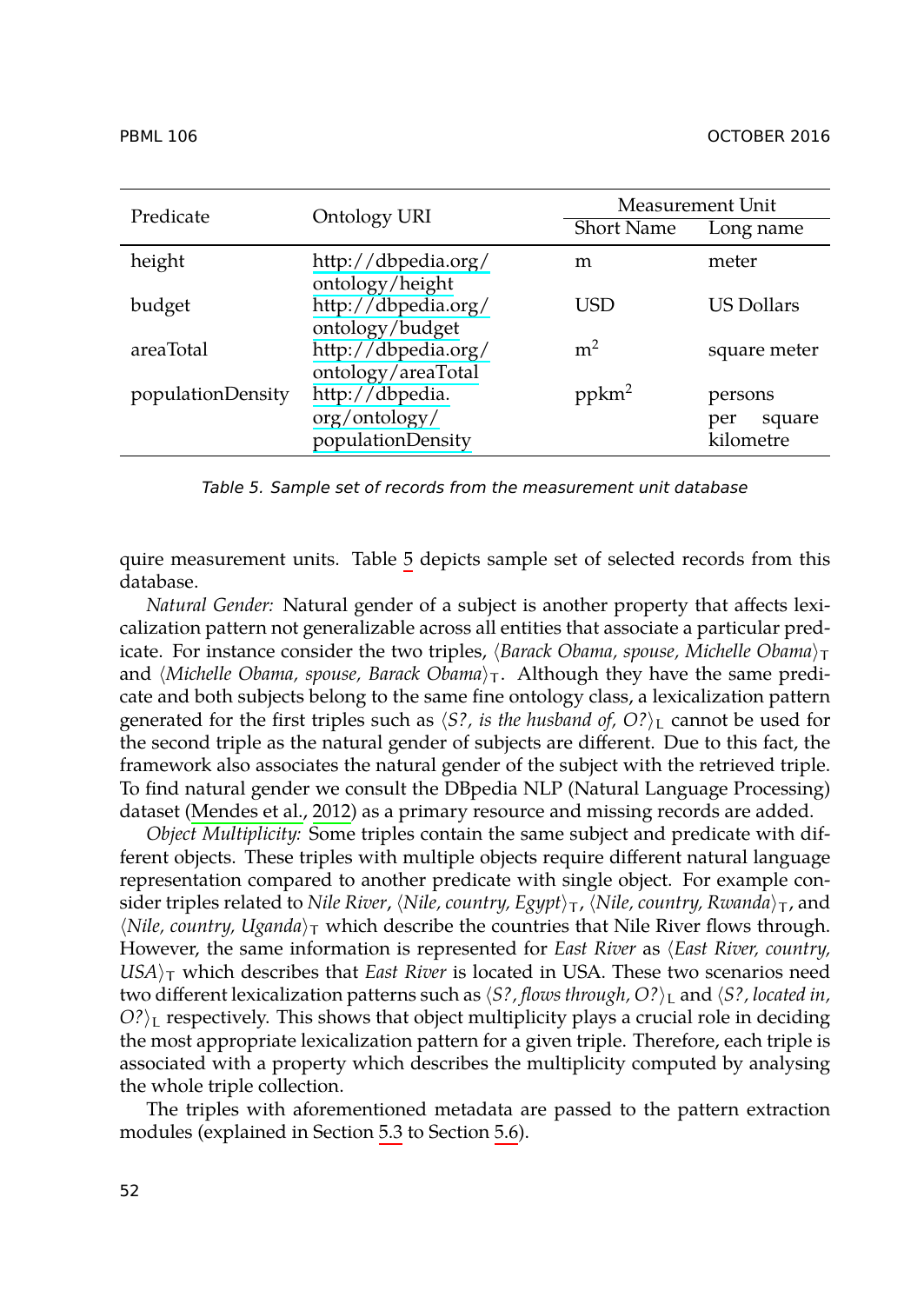1  $\overline{1}$  $\overline{1}$  $\overline{1}$  $\perp$  $\mathbf{I}$  $\overline{1}$  $\overline{1}$  $\overline{1}$  $\overline{1}$  $\overline{1}$  $\overline{1}$  $\overline{1}$  $\overline{1}$  $\overline{1}$  $\overline{1}$  $\overline{1}$  $\overline{1}$  $\overline{1}$  $\overline{1}$  $\perp$  $\mathbf{I}$  $\overline{1}$  $\overline{1}$  $\overline{1}$  $\overline{1}$  $\overline{1}$  $\overline{1}$  $\overline{1}$  $\overline{1}$  $\overline{1}$  $\overline{1}$  $\overline{1}$  $\overline{1}$  $\overline{1}$  $\overline{1}$  $\overline{1}$  $\perp$  $\mathbf{I}$  $\overline{1}$  $\overline{1}$  $\overline{1}$  $\overline{1}$ 

| Subject $_{\rm Raw}$             | Steve_Jobs                                   |
|----------------------------------|----------------------------------------------|
| Predicate <sub>Raw</sub>         | birthDate                                    |
| Object $_{\rm Raw}$              | 1955-02-24                                   |
| $Subject_{Verbalized}$           | Steve Jobs                                   |
| Predicate <sub>Verbalized</sub>  | birth date                                   |
| Object <sub>Verbalized</sub>     | February 24, 1955<br>2 24 February 1955<br>3 |
| OntologyClasses                  | 1 Agent<br>Person                            |
| Predicate(RequireDate)           | True                                         |
| Predicate(DateInfo)              | Type Single<br>Format YMD                    |
| Predicate(RequireNormalNumber)   | False                                        |
| Predicate(RequireMeasuredNumber) | False                                        |
| Predicate(MeasurementUnitInfo)   | Short name Null<br>Null<br>Long name         |
| NaturalGender                    | Male                                         |
| Multiplicity                     | False                                        |

<span id="page-8-0"></span>*Figure 2. Example proto-phrase specification of a triple*

## **5.3. Occupational Metonym Patterns**

Met[on](#page-9-0)ym is a single word or phrase which is referred to not by its own name, but by a name that is associated with the meaning of it (Kövecses and Radden, 1998). A well understood and highly used metonym is "Hollywood", which is used to denote the USA film industry. In the same way, there exist several metonyms which are created based on the occupations. Some of them are "commander", "owner", and "producer" which are used, respectively, to denote someone who gives commands to one or more people, someone who owns something, and someone who produces something.

# 5.3.1. Morphological Formation

Fig. 3 shows the classification hierarchy of English morphology and highlights under which category occupational metonyms are classified. Based on this classification, it is clear that occupational metonyms are nominalization of verbs.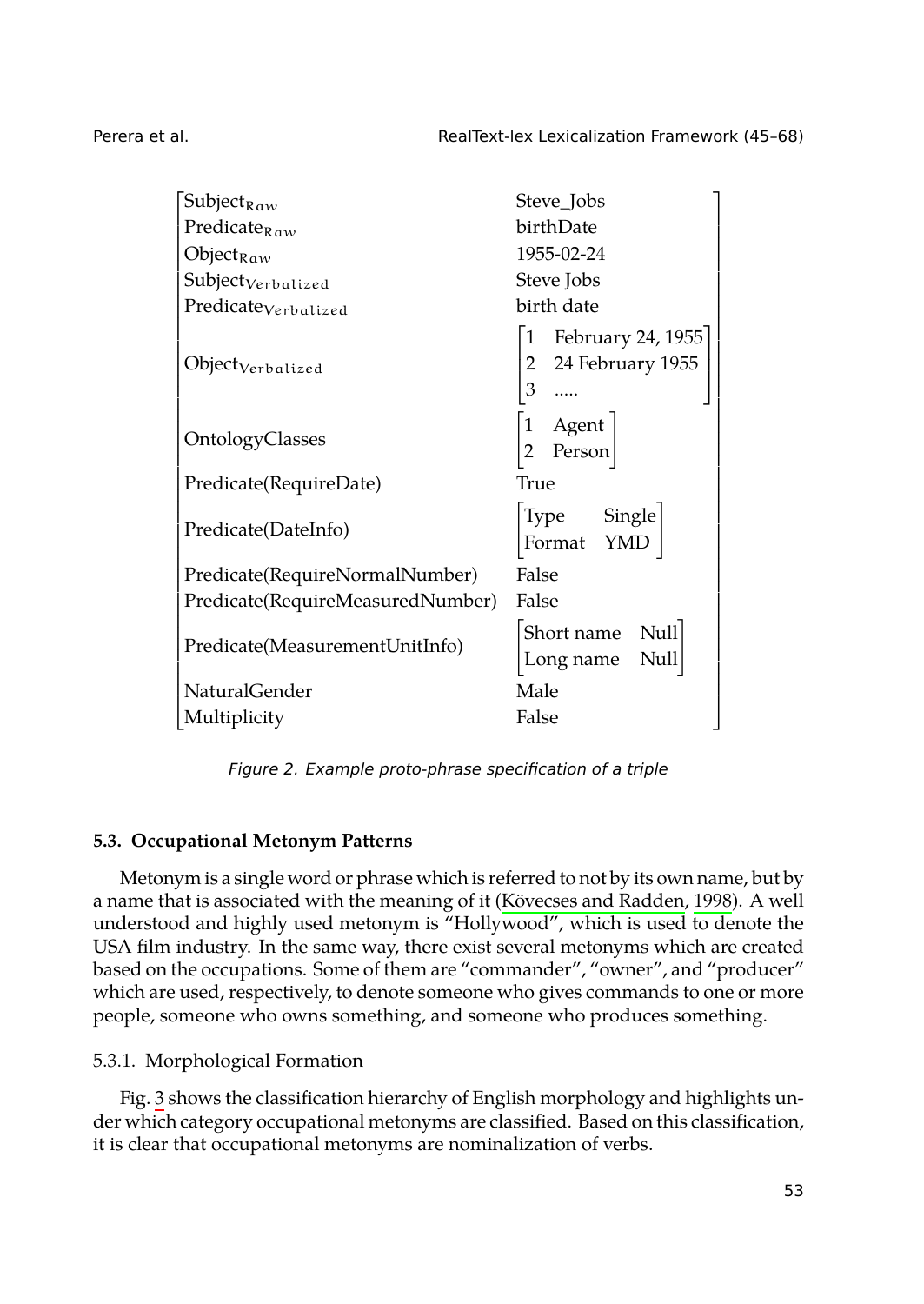

<span id="page-9-0"></span>*Figure 3. Classification hierarchy of English morphology*

<span id="page-9-1"></span>Two widely used forms of nominalization for occupation metonyms is the affixing of so-called agentive nominals; *-er* and *-or* nominals. These nominalizations can be directly applied on a base verb as well as can be applied on top of other morphological inflections. For example, Fig. 4(a) and Fig. 4(b) show two different occupational metonym forms in different granularity of applying nominalizations to form occupational metonyms.



*Figure 4. Two different occupational metonym formation applying -er nominals*

Although it is possible to develop an unsupervised lexicon by nominalizing verbs, idiosyncrasy of English makes it rather hard. In some cases, the nominalized noun may also refer to non-agentive nominals (Schäfer, 2011) as in the two examples below.

- scratcher a scratched lottery ticket
- broiler a special part of a stove for cooking meat or fish

The occupational metonym lexicon used for this research is built under supervision by carefully considering accurate occupational metonyms.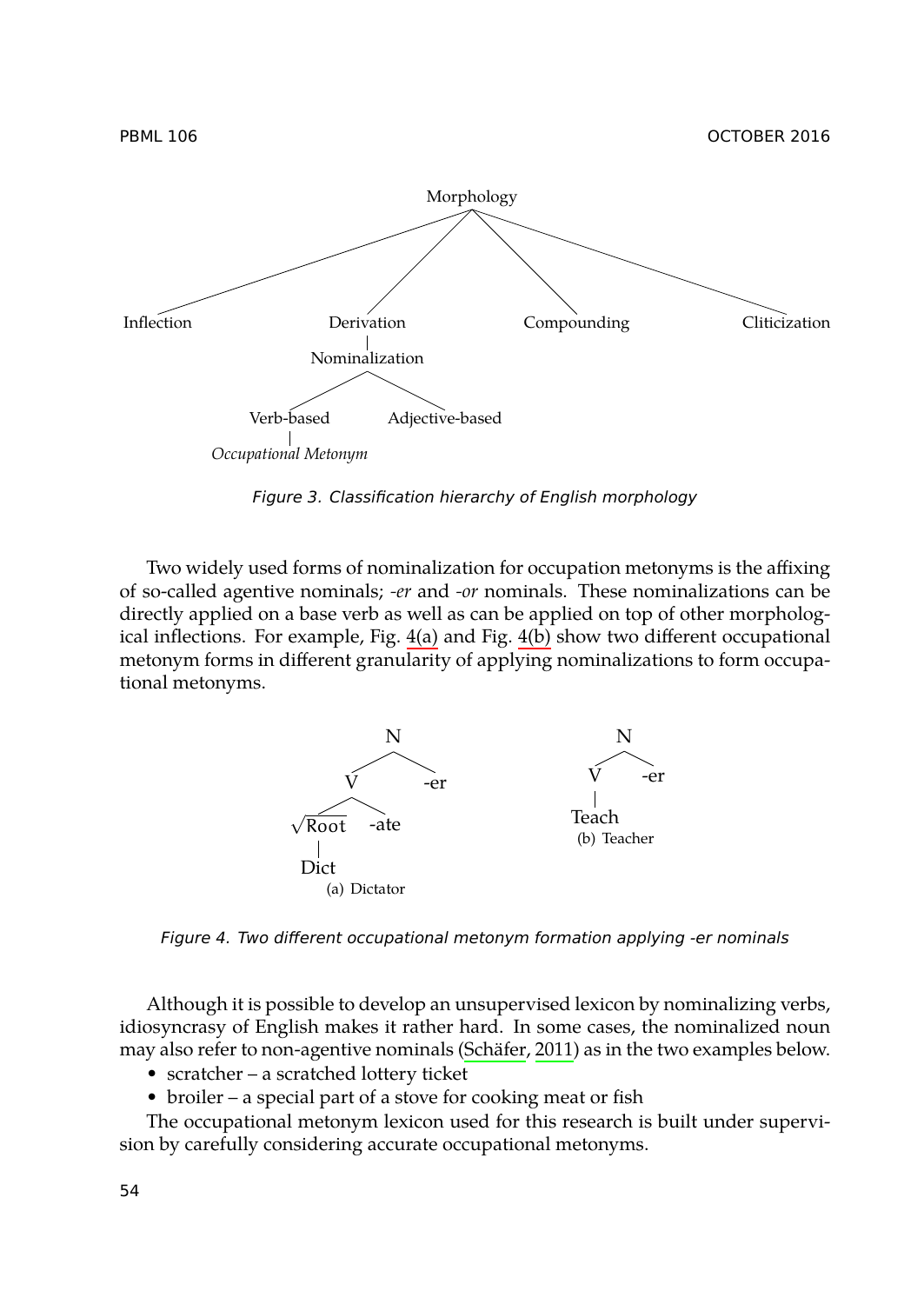There are multiple occasions where the aforementioned occupational metonyms appear as predicates of the triple. For example, the triple *⟨Batman Begins, publisher, Christopher Nolan⟩*<sup>T</sup> contains the "publisher" as the predicate which is an *-er* nominalized form the verb "publish". Since the base verb of the nominalization indicates the verb related to the profession, [we can spe](#page-21-3)c[ify a](#page-21-3) straightforward lexicalization as *⟨Christopher Nolan, published, Batman Begins⟩*LT . However, a further realization of the pattern can be formed [by a passivize](#page-23-4)d [vers](#page-23-4)ion as *⟨Batman Begins, is published by, Christopher Nolan⟩*LT .

## **5.4. Context Free Grammar Patterns**

Context Free Grammar (CFG) is considered dual purpose in NLP. This means that it can be used to understand the language as well as to generate language, based on a given grammar rules. For instance, Busemann (2005) describes the TG/2 shallow NLG system, which uses CFG rules and associated templates to generate natural language text. Furthermore, Stribling et al. (2005) demonstrated the SCiGen program which generates scientific papers using handwritten CFG rules. However, a burden associated with CFG is that the grammar rules need to be specified in advance, either as handwritten rules or as phrase structure trees derived from a seed corpus.

Due to the burdens associated with CFG based language production, our system does not use CFG as the main source. Only certain predicates which satisfy a predetermined constraint are associated with a CFG pattern. The constraint is that the predicate must either be a verb in past tense (e.g., influenced) or a predicate that is provided in passive form (e.g., maintained by). The CFG basic grammar form  $(\mathcal{L}_0)$  for single sentence level construction can be illustrated as follows:.

 $S \rightarrow NP VP$ 

 $NP \rightarrow NNP$ 

 $VP \rightarrow VBD NP$ 

where *S* denotes a sentence. *NP*, *NNP*, *VP*, and *VBD* repre[sent a noun phrase](#page-22-4), proper noun, verb phrase, and verb in past tense, respectively.

The CFG patterns are applied to the triples with predicates which are identified as verbs in past tense and if the identified verb has a frame  $NP \leftrightarrow VP \leftrightarrow NP$ . For an example, the triple  $\langle$ *Socrates, influenced, Plato* $\rangle_T$  can be lexicalized as its predicate satisfies the above CFG rule (i.e.,  $NP \leftrightarrow VP \leftrightarrow NP$ ); in essence the verb "*influence*" has the required frame. In addition, to these types of triples, CFG pattern processing module also covers the predicates which are passive form verbs (e.g., *⟨Aristotle, influencedBy, Parmenides* $\rangle_T$ ). Besides the methodology, CFG pattern processing also needs a verb frame database to identify whether verb contains the required frame. To accomplish this, we have built a verb frame database based on the VerbNet (Kipper et al., 2008), and this database also provides all the forms of the verb (past, present, and past participle).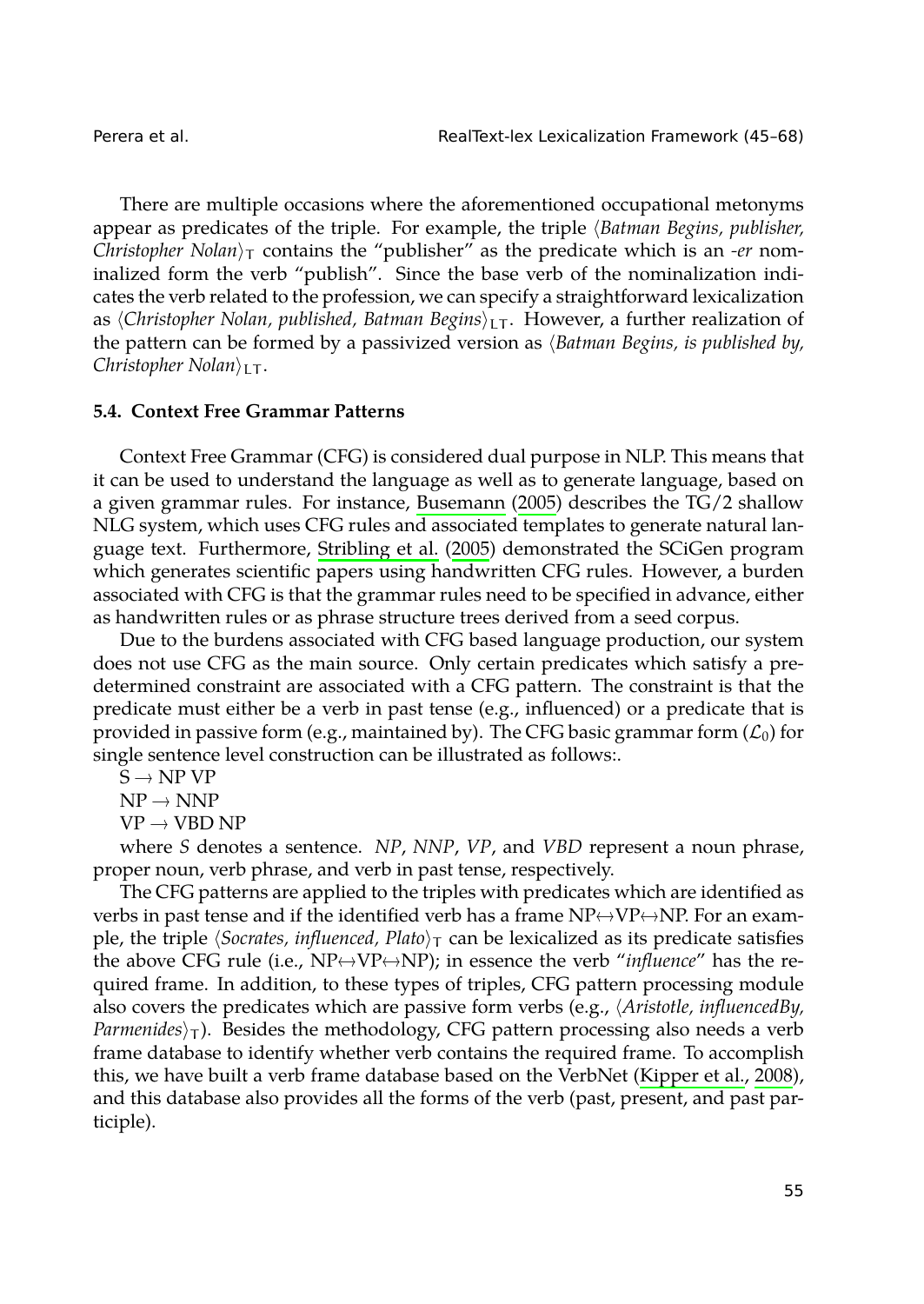

<span id="page-11-2"></span><span id="page-11-1"></span>*Figure 5. Relational pattern extraction process*

<span id="page-11-0"></span>

| Ontology class hierarchy   Agent, Person |                                                | Agent,<br>Company            | Organisation, |
|------------------------------------------|------------------------------------------------|------------------------------|---------------|
| Entities                                 | Jimmy Wales<br>Larry Sanger<br>Natalie Portman | Google<br>Intel<br>Microsoft |               |

*Table 6. Sample input to the relational pattern extraction module. The example shows two ontology class hierarch[ies and associated e](#page-22-5)ntities. The actual input contains a series of class hierarchies and their a[sso](#page-11-1)ciated entities.*

## **5.5. Relati[on](#page-11-2)al Patterns**

Relational patterns are lexicalization patterns which are derived from the unstructured text using relation extraction. In brief, we process large number of unstructured text resources related to the triples and extract relations using Open Information Extraction (OpenIE) (Etzioni et al., 2008). These relations are then aligned with the triples to extract lexicalization patterns. Fig. 5 depicts the schematic representation of the relational pattern extraction process.

The module is initiated with ontology class hierarchy and associated entity collection. Table 6 depicts a sample input to the framework.

The module takes the aforementioned input and then moves to a parallel process of relation extraction and triple retrieval. During this process, it collects text related to each of the entities provided and then extract relations from the collected text. On the other hand triples related to these entities are retrieved from the DBpedia and enriched with metadata which is needed for the latter processes. The relations are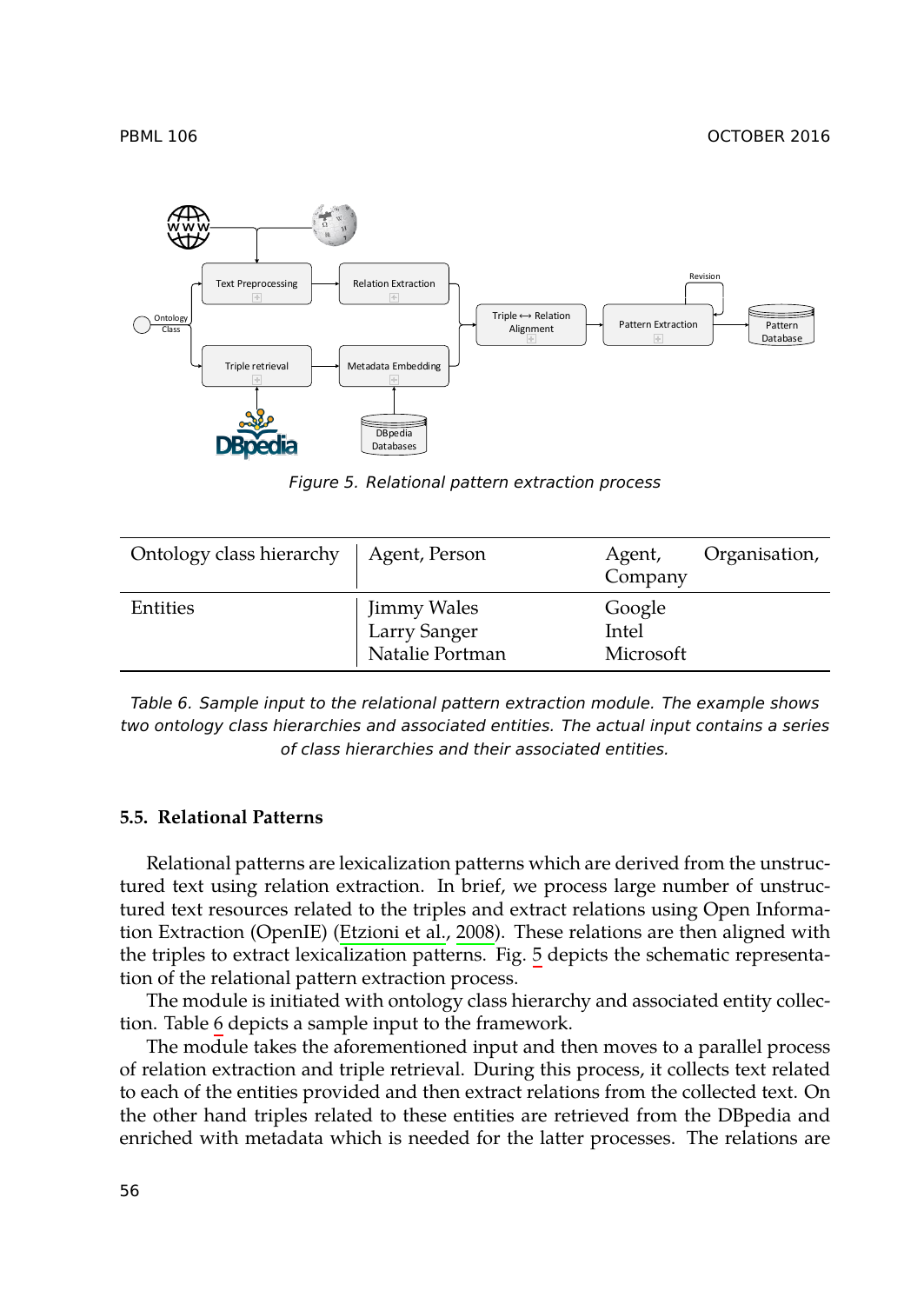then aligned with triples to extract relational patterns. We explain the process in detail in the following sections.

#### 5.5.1. Text Preprocessing

We first retrieve unstructured text related to the entities from Wikipedia as well as from web based text resources. Since DBpedia contains information extracted from Wikipedia (i.e., Wikipedia Infoboxes which contain the unstructured data are converted to Linked Data), it is considered as a primary resource for text to be extracted. Articles extracted from Wikipedia are wrapped in a HTML boilerplate and this causes a serious issue when extracting pure text representation of the article. To address this the module employs the Boilerpipe (Kohlschütter et al., 2010), a shallow text feature based boilerplate removal algorithm.

However, Wikipedia itself is not sufficient to build a text corpus to extract wide range of relations. Therefore, we extract text from other web resources when building the text corpus.

What we expect from this text is a description related to a particular entity. Also sentences in the description should discuss information related to the entity. However, the text extracted from this step can contain co-references to already mentioned entities. Such conferences cannot be res[olved once the relation](#page-22-6) extraction is performed. Therefore, as a preprocessing task we resolve the co-references by applying the entity full name. For example a paragraph like,

"*Abraham Lincoln* is regarded as one of America's greatest heroes. *He* is a remarkable story of the rise from humble beginnings to achieve the highest office in the land." will be converted to,

"*Abraham Lincoln* is regarded as one of America's greatest heroes. *Abraham Lincoln* is a remarkable story of the rise from humble beginnings to achieve the highest office in the land."

We utilized the Stanford CoreNLP (Manning et al., 2014) for this task. However, manual corrections are done where necessary to s[top propagati](#page-23-5)ng preprocessing errors to the latter modules [which perform rela](#page-22-5)tion extraction and triple-relation alignment.

The result of this process, co-reference resolved set of sentences, is passed to the relation extraction process.

#### 5.5.2. Relation Extraction

The task of relation extraction is to extract relation triples from the co-reference resolved text. The approaches towards relation extraction can be categorized into two camps, Closed Information Extraction (ClosedIE) (Moens, 2006) and Open Information Extraction (OpenIE) (Etzioni et al., 2008).

The ClosedIE, which is the traditional approach towards the relation extraction, attempts to extract natural language relations between two mentioned entities. This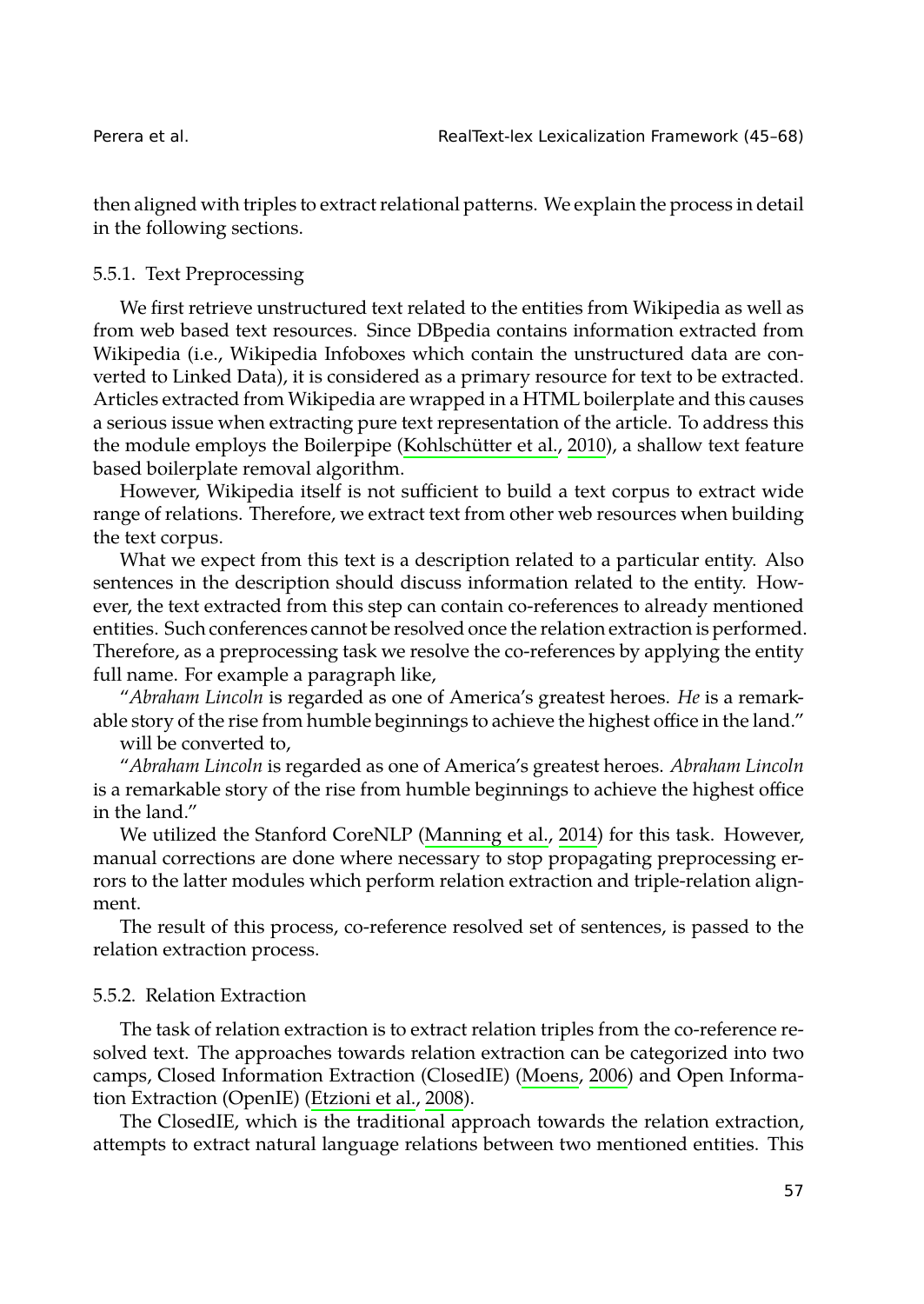approach relies on rule based methods, kernel methods and sequence labelling methods. These methods have several key drawbacks compared to ClosedIE, such as, the need for hand-crafted rules, the need for hand-tagged data, and difficulties in domain adaptability.

For the purpose of applying relation extraction in this project, we looked at a domain independent technique, which looks at the linguistic structure of the sentence to extract relations. T[he recently proposed](#page-23-6) OpenIE was chosen for this purpose because it can handle a large scale open domain corpus such as the web (web as [a corpus\). Ope](#page-22-7)[nIE appr](#page-22-7)o[ach fo](#page-22-7)r relation extr[action devia](#page-22-8)t[es sig](#page-22-8)nificantly from the traditional relation extraction process. OpenIE identifies relations using relational phrases. A relational phrase is a natural language phrase that denotes a relation in a particular language. The identification of such relational phrases makes the system scalable by extracting arbitrary number of relations without tagged data. Furthermore, as relational phrases are based on linguistic knowledge and do not involve domain knowledge, OpenIE can work in multiple domains with minimum configurations.

<span id="page-13-0"></span>We used Ollie (Mausam et al., 2012) OpenIE system in this module. Ollie has several advantages over the other two analysed systems, ClauseIE (Del Corro and Gemulla, 2013) and Reverb (Fader et al., 2011). ClasueIE is a clause based OpenIE module which performs on a pre-specified set of clauses derived from dependency parsing. Due to this specification, ClasueIE is unable to find many linguistic structures outside its scope. As Ollie is trained on large number of instances, it can extract several relations which are not covered by ClauseIE. On the other hand, Ollie is the successor of Reverb, and hence Ollie has significant improvements over Reverb.

#### 5.5.3. Triple Relation Alignment

Once the relations are extracted using the OpenIE, we then align each relation with the triple to identify candidate relations which can be considered as lexicalization patterns. The aligner is mainly focused on mapping the subject and object of a triple with the arguments of a relation. To accomplish this mapping we employ the word overlapping measure. In particular, we employ the Phrasal Overlap Measure (POM) calculated according to (1).

$$
sim_{\text{overlap},\text{phrase}}(s_1, s_2) = \tanh\left(\frac{\text{overlap}_{\text{phrase}}(s_1, s_2)}{|s_1| + |s_2|}\right) \tag{1}
$$

where,  $s_1$  and  $s_2$  are two text strings and overlap<sub>phrase</sub>  $(s_1, s_2)$  is calculated using (2).

$$
\text{overlap}_{\text{phrase}}(s_1, s_2) = \sum_{i=1}^{n} \sum_{m} i^2 \tag{2}
$$

where, m is a number of i-word phrases that appear in two text strings.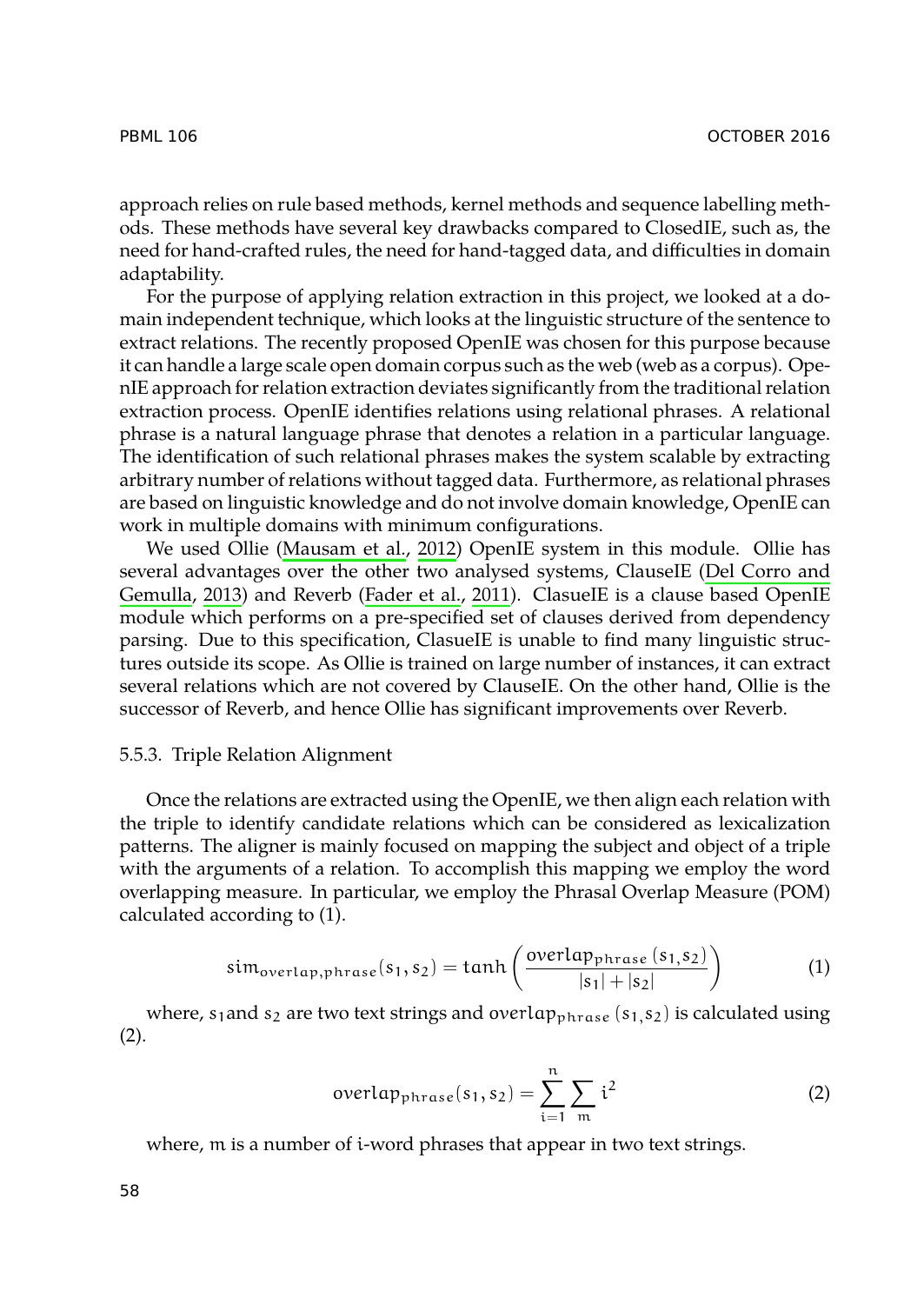The overlapping is calculated based on the exact textual representation. However, there can be scenarios where the object of a triple has more than one representation. For example, a date can be represented by multiple formats in natural language. Therefore, when calculating the overlap between the triple object and the relational argument phrase, all possible formats and verbalizations of the triple object must be consulted. The list below shows the verbalizations carried out to support phrasal overlap matching.

- **Date:** The dates are verbalized for phrase matching by converting the date form to 7 different formats.
- **Measured Values:** Triple objects which are measured values can be represented in multiple ways by associating them with different measurement units. However, the challenge here is that DBpedia does not provide the measurement unit of the original triple object value. To overcome this, a database is created which maps triple objects (only measured ones) to the measurement units.
- **Normal Numbers:** Normal numbers are transformed to different scales as well as to verbal representation.

## 5.5.4. Pattern Extraction

The pattern extraction process elicits a lexicalization pattern from the aligned relation by substituting them with expressions. In essence we represent the subject as S? and object as O?.

A naive replacement of subject and object cannot be accomplished here due to several reasons.

Firstly, relation arguments can be mapped with one of the verbalizations instead of a triple object. If the relation object is aligned with one of the verbalizations of the object value, then direct replacement can cause information loss of unnecessary information being included in the pattern. To avoid this, the module searches for each verbalization in the triple argument and then replace them with required token.

Secondly, triple object can be mapped with a compound token from a relation argument. Consider the below example where a triple and an argument a[re provided,](#page-22-9) [which has](#page-22-9) an acceptable alignment score.

Triple: *⟨Barack Obama, spouse, Michelle Obama⟩*<sup>T</sup>

Relation: *⟨Barack Obama, was married to, Michelle LaVaughn Robinson Obama⟩*<sup>R</sup>

In the above scenario, the triple object is mapped to the relation  $\arg_2$ , which is expressive. A partial substitution of the triple object is possible in such scenarios, but they result in inaccurate data leaving some tokens unaffected. To solve this issue we introduce the dependency tree based compound token substitution. We first aggregate the relation segments, so that it is transferred to a natural language sentence. This sentence is then dependency parsed and universal typed dependencies (de Marneffe et al., 2014) are extracted for the relation argument. An example scenario of dependency parsed aggregated sentence for the relation *⟨Barack Obama, is married to, Michelle*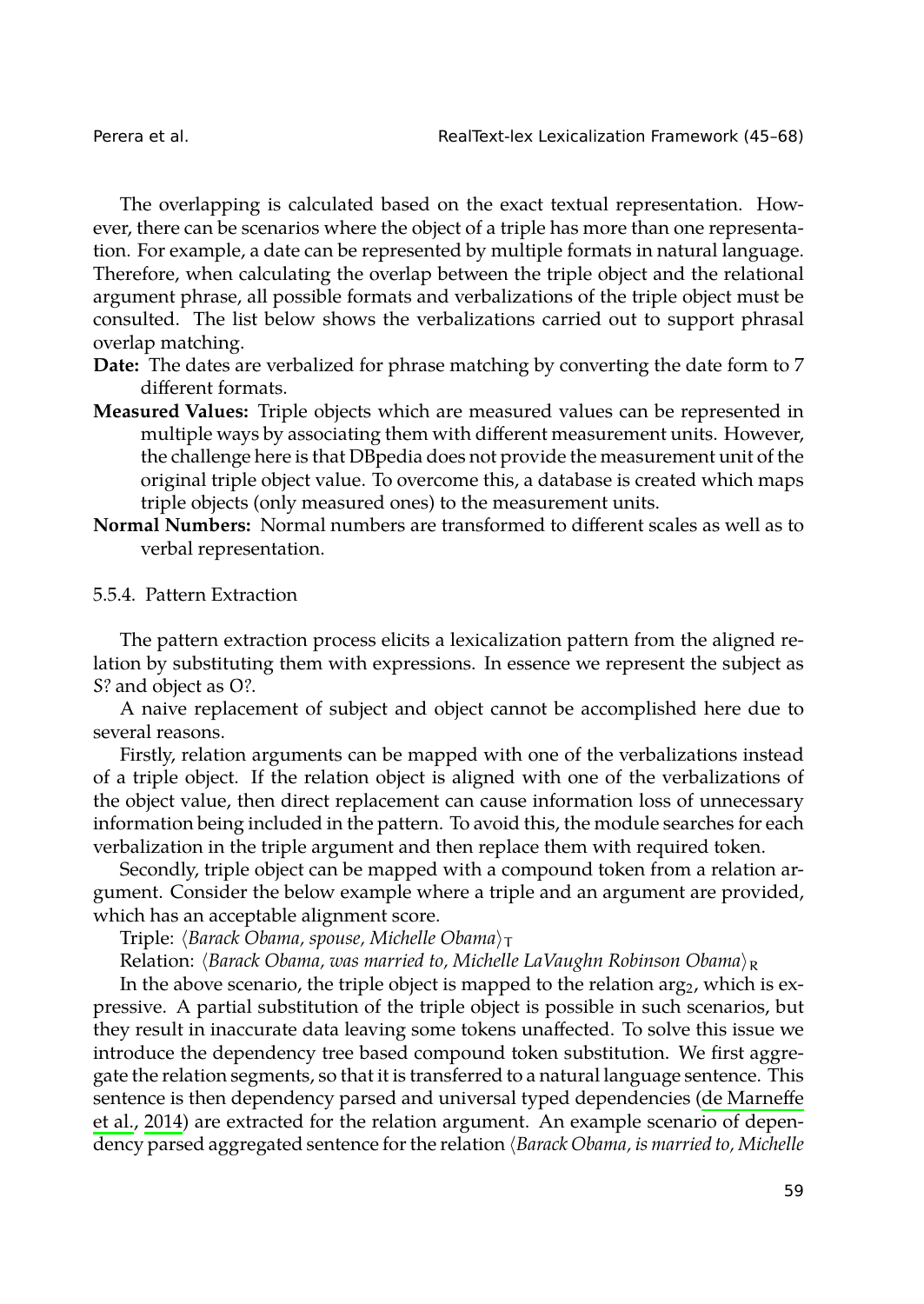<span id="page-15-0"></span>

*Figure 6. Compound noun identification base[d](#page-15-0) on the compound dependency relation*

<span id="page-15-1"></span>

*Figure 7. POS tagged transformed sentence*

*LaVaughn Robinson Obama⟩*<sup>R</sup> is shown in Fig. 6. Typed dependencies which represent the compound relations are transformed back to multi-word phrases and other tokens are kept as separa[te.](#page-15-1) Next, each multi-word phrase is checked whether it contains the triple object tokens in full. In the occasion of such a scenario, the multi-word phrase is substituted with the triple object value (e.g.,  $\langle S^2 \rangle$ , *is married to*,  $O^2$ )<sub>L</sub>).

Additionally, a post-processing revision step is designed to extract cohesive patterns which can be generalized regardless of the entity it is actually associated with. This cohesion is focused on filtering out adjectives and adverbs from the text. The extracted pattern is first transformed to natural language sentences by aggregating them and replacing subject and object expressions (S? and O?) with proper nouns (XSX and XOX) to avoid parser misclassification by taking the punctuations of the expressions into account. Fig. 7 depicts an example scenario where presence of adjectives make the patterns specific to a single entity. The example pattern is extracted from the sentence "Brooklyn Bridge is initially built by German immigrant John A. Roebling" for the triple *⟨Brooklyn Bridge, architect, John A. Roebling⟩*<sup>T</sup> . However, this pattern cannot be generalized due to the adjectives and adverbs. Therefore, a further cleaning is done on patterns to remove adjectives and adverbs.

In addition to the aforementioned tasks, relational pattern extraction needs a threshold point to select a lexicalization pattern. This is because relational patterns come with different alignment scores. In the research we set this value to 0.21 as this value is corresponds to the single token matching in the alignment. In essence, if subject

PBML 106 OCTOBER 2016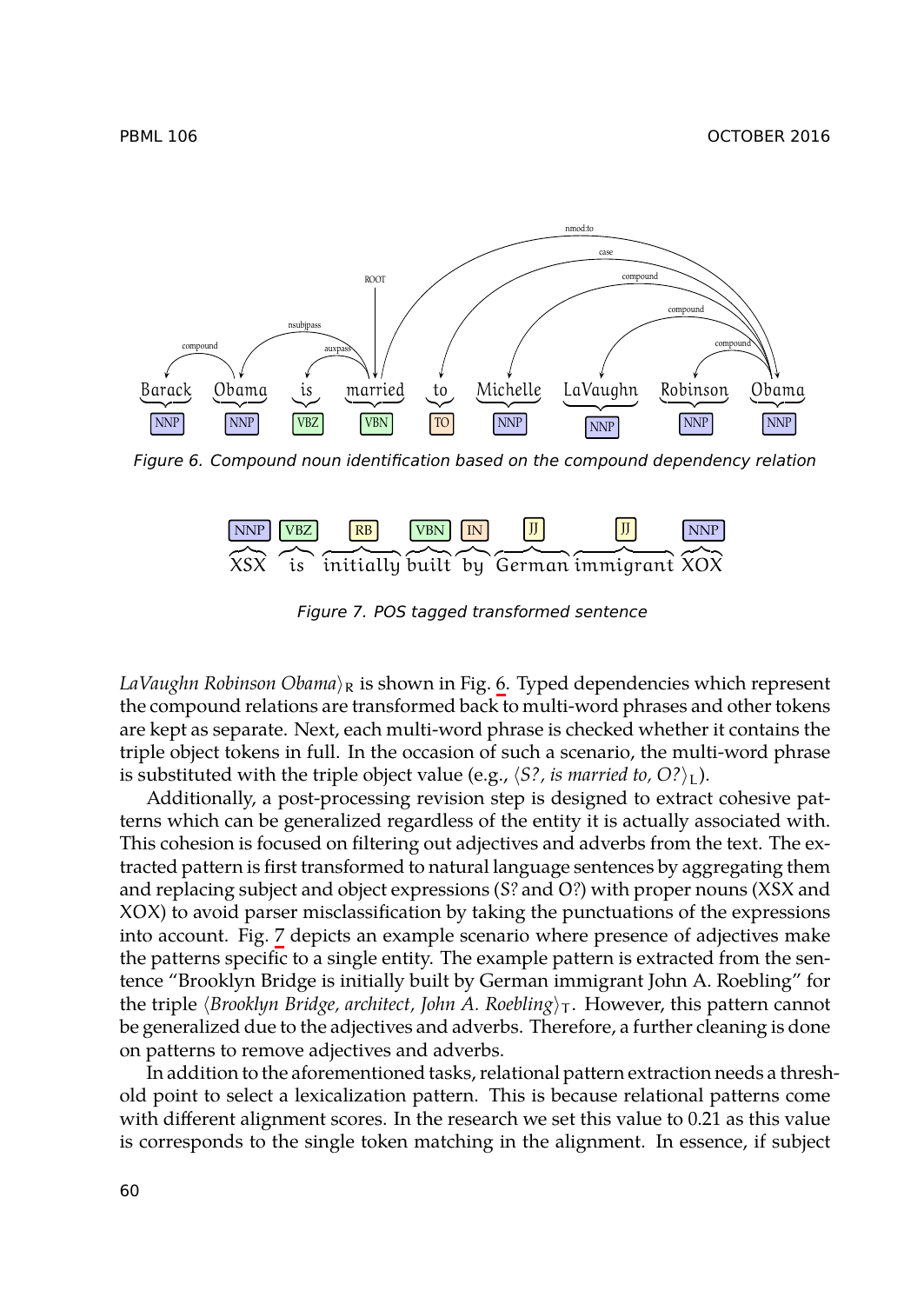| Pattern                                            | Predicate     | Triple                                                                                                                        | Resulting<br>lexical-<br>ized triple                                                                       |
|----------------------------------------------------|---------------|-------------------------------------------------------------------------------------------------------------------------------|------------------------------------------------------------------------------------------------------------|
| $\langle S? \text{'s P?}, \text{is, O?} \rangle_L$ | height        | <i>(Michael Jordan,</i>                                                                                                       | $\langle Michael \tforall$ [ordan's                                                                        |
| $\langle S?$ , has, O? $P?$ <sub>L</sub>           | championships | height, $1.98$ <sub>T</sub><br><i>(Rubens Barrichello,</i><br><i>championships</i> , $0 \rangle_T$                            | height, is, $1.98$ <sub>LT</sub><br>$\langle Rubens$<br>Bar-<br>richello.<br>has,<br>0                     |
| $\langle S$ ?, is, O? $\rangle_L$                  | occupation    | <i>(Natalie Portman, oc-</i><br>cupation, actress $\rangle_{\mathsf{T}}$                                                      | <i>championships</i> $\iota_{LT}$<br>(Natalie Portman, is,<br>an actress $\rangle_{\text{LT}}$             |
| $\langle P$ ? in S?, is, O? $\rangle_{\rm L}$      | largestCity   | Australia, largesCity,                                                                                                        | (Largest city in Aus-                                                                                      |
| $\langle S?$ , P?, O? $\rangle_L$                  | isPartOf      | $Sy$ <i>dney</i> $\rangle_{\top}$<br>$\langle \text{Delft}, \text{isPartOf}, \rangle$<br>South Holland $\rangle_{\mathsf{T}}$ | tralia, is, Sydney $\rangle$ <sub>LT</sub><br>$\langle Delft, is part of,$<br>South Holland $\rangle_{LT}$ |

<span id="page-16-1"></span>*Table 7. Property patterns with examples*

<span id="page-16-0"></span>and object are composed of one token each the normalized overlap measure of both subject and object equals to the 0.5 and hyperbolic tangent value of this is 0.45. Ther[e](#page-16-1)fore, the multiplication of subject and object alignment equals to 0.2116. Since all other alignments are greater than this value of a[lig](#page-16-1)nment, the single token alignment is considered as a cut-off point for relational lexicalization patterns.

#### **5.6. Property Patterns**

Property patterns specify a limited lexicon where certain predicates are associated with a pre-specified list of templates as lexicalization patterns. Five such patterns are specified, which will be applied only to the predetermined list of predicates. Table 7 list the 5 patterns with some examples of lexicalization when applied to triples with predetermined predicates. As shown in Table 7, the pattern may contain all three triple expressions which will be replaced by their verbalized form during the lexicalization. The module is designed in such a way that it can be scaled with newly defined property patterns without additional effort.

Since property pattern module is at the end of the pattern processing sequence, some of the triples may still use the pattern determined in a previous module instead of the property pattern thus making the property pattern to be ignored. This setting is arranged if majority of the triples are lexicalized with the property patterns, then the linguistic variation is negatively affected by having more similar sentences throughout a passage. Since language variety is one of the fact that make language naturalize, the framework attempts to maintain the variety to a level that it can achieve with the current settings.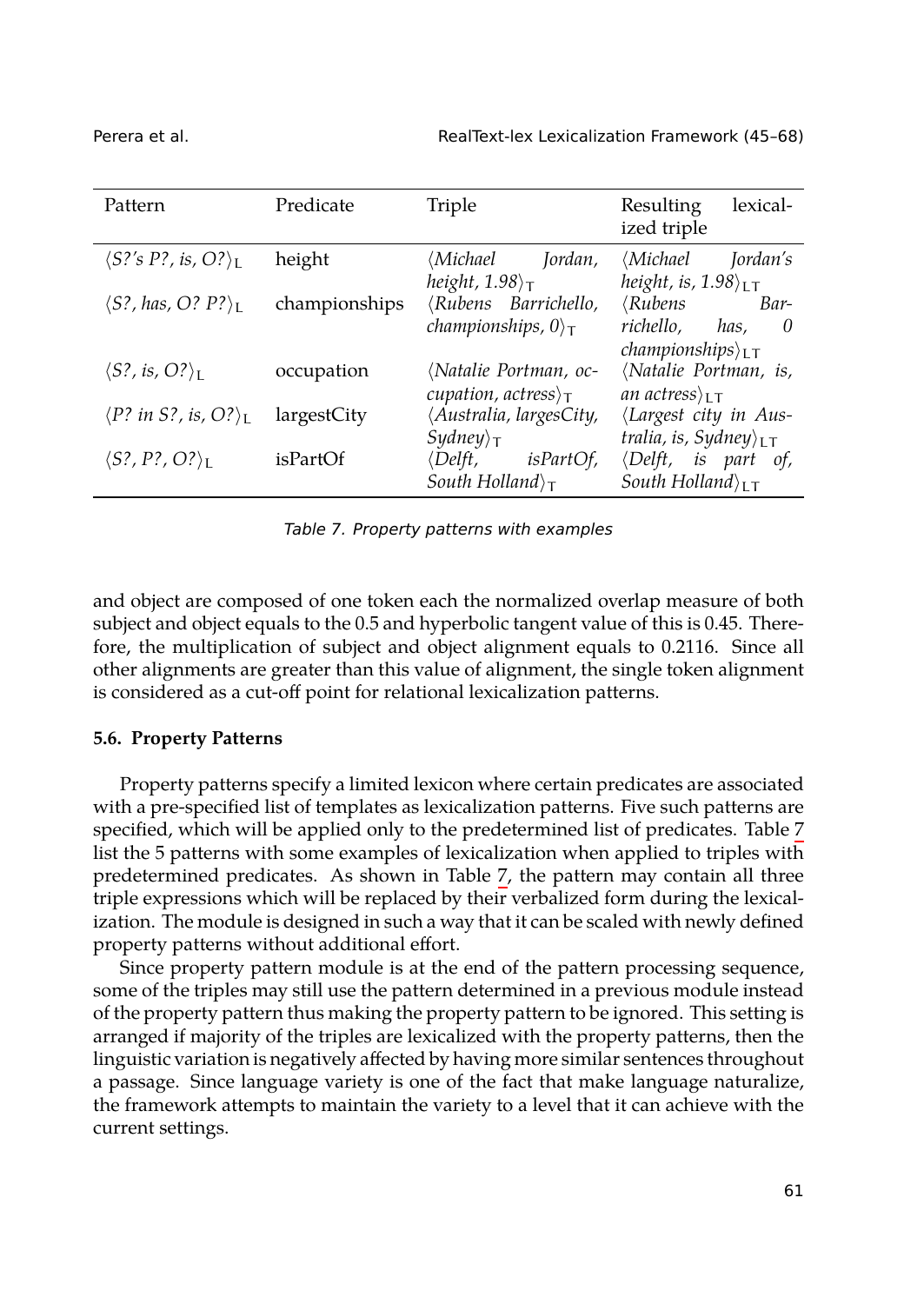<span id="page-17-0"></span>[Ano](#page-20-0)ther important factor to notice in property patterns is that they are not associated with the ontology class of the subject. This is intentionally left in order to generalize the property patterns and apply them in a wide scale thus providing at least a basic lexicalization for majority of the triples.

# **6. Eval[ua](#page-18-0)tion**

In this section we discuss the evaluation of the lexicalization framework. Section 6.1 introduces the evaluation settings and present the acquired results. In Section 6.2, we discuss these results in detail and explain the limitations of the proposed framework.

#### **6.1. Evaluation settings and results**

Table 8 depicts a sample set of triples and some of the lexicalization patterns generated by the framework that can be associated with those triples. The table also depicts the pattern source of each lexicalization pattern and in case if the source is a relational pattern, the alignment score is also provided.

The evaluation of the framework is two fold. We first carried out an author evaluation on the linguistic accuracy of the extracted patterns and appropriateness to triples. The second evaluation was based on a survey where a group of participants were asked to rate the lexicalization patterns for their linguistic accuracy and appropriateness. Since human evaluation is re[source](#page-23-7) [expen](#page-23-7)sive, the second evaluation considered only a randomly selected set of triples and associated lexicalization patterns from a pool.

#### 6.1.1. Linguistic accuracy evaluation

This evaluation phase analysed lexicalization patterns selected for 400 triples from 28 entities categorized under 25 ontology classes. Since the framework described here is part a of a larger project which utilizes the Linked Data in Question Answering (QA), the source of triples is a collection of triples associated with entities in a Linked Data based QA dataset, QALD-2 (Unger, 2011) test dataset.

We evaluated each lexicalization pattern for their syntactic and semantic accuracy and the results are shown in Fig. 8. According to the figure it is clear that framework was able to generate grammatically correct patterns for 283 triples from the complete 400 triple data collection. The framework was unable to associate any pattern for 70 triples and generated incorrect patterns for 47 triples. Except for one entity (E-3), for all other entities, the framework was able to associate more than 50% of the triples with accurate lexicalization patterns.

During the analysis, we found several factors that affect a triple to be left without a lexicalization pattern since most of them need a relational pattern if the other modules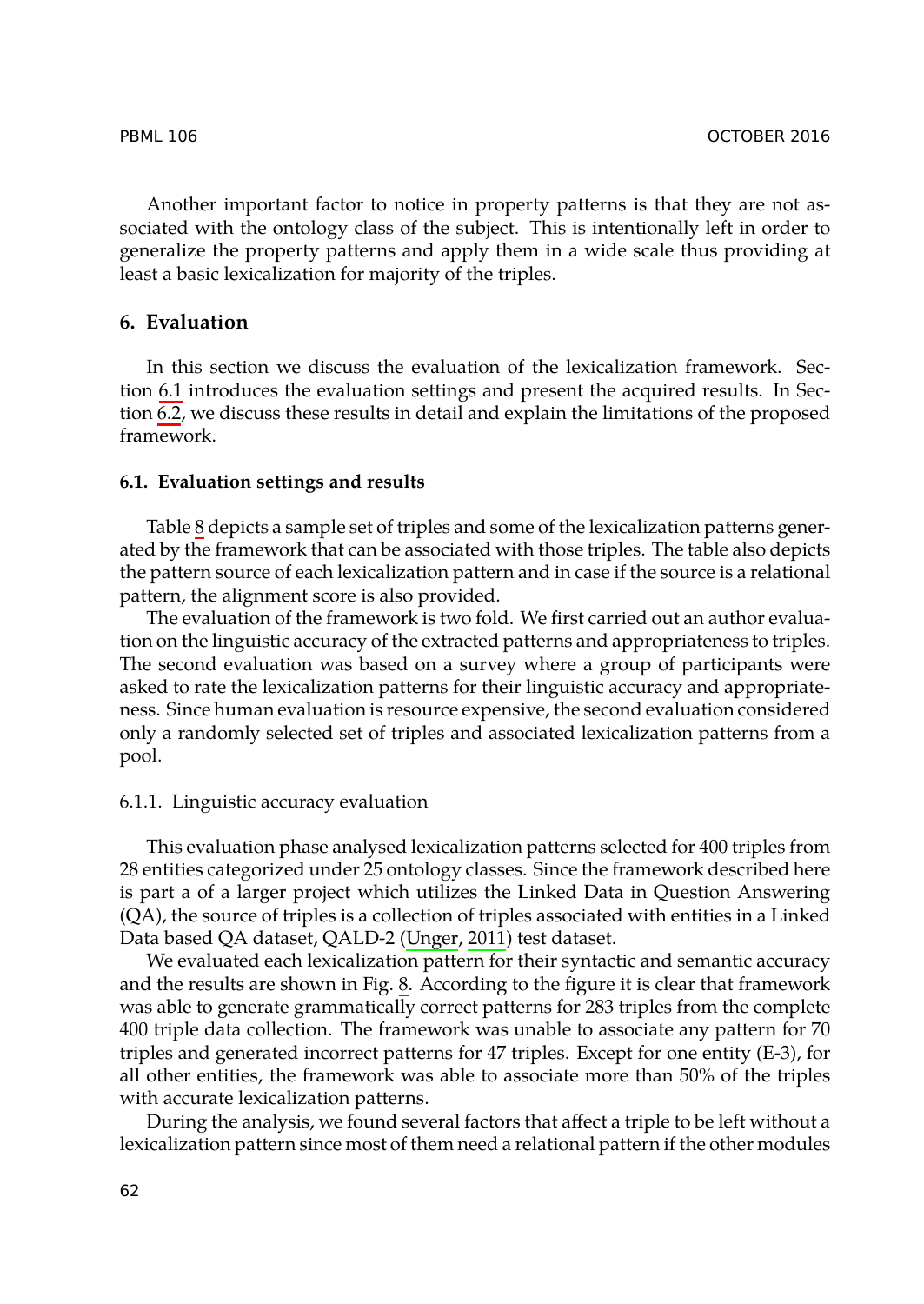| Triple                                                                                                                                   | Pattern                                                   | Source            | Score                    |
|------------------------------------------------------------------------------------------------------------------------------------------|-----------------------------------------------------------|-------------------|--------------------------|
| $\langle$ Marlon Fernandez, birth place, $\langle S$ ?, was born in, O? $\rangle_L$                                                      |                                                           | Relational 0.8192 |                          |
| $London\rangle_T$                                                                                                                        |                                                           |                   |                          |
| $\langle$ Marlon Fernandez, birth date, $\langle S$ ?, was born on, O? $\rangle_L$                                                       |                                                           | Relational 0.9028 |                          |
| $2001 - 11 - 09$ <sub>T</sub>                                                                                                            |                                                           |                   |                          |
| $\langle K2, \text{first ascent person}, \text{Achille} \quad \langle S? \text{, was climbed by}, O? \rangle_L$<br>$Compggnoni\rangle_T$ |                                                           | Relational 0.4182 |                          |
| $\langle$ Battlestar Galactica, network, $\langle S^2 \rangle$ is aired on, O? $\rangle_I$                                               |                                                           | Relational 0.2910 |                          |
| $Syfy$ <sub>T</sub>                                                                                                                      |                                                           |                   |                          |
| $\langle$ United Kingdom, currency, $\langle$ O?, is the official currency of,                                                           |                                                           | Relational 0.3852 |                          |
| Pound sterling $\tau$                                                                                                                    | $S?$ <sub>L</sub>                                         |                   |                          |
| $\langle$ Battlestar Galactica, creator, $\langle S^2 \rangle$ , was created by, O? $\rangle_L$                                          |                                                           | Metonym -         |                          |
| Glen Larson $\tau$                                                                                                                       |                                                           |                   |                          |
| $\langle Rick$ Perry, successor, Bill $\langle O?$ , succeeded, S? $\rangle_L$                                                           |                                                           | Metonym           | $\overline{\phantom{a}}$ |
| $Ratliff\rangle_{\mathsf{T}}$                                                                                                            |                                                           |                   |                          |
| $\langle$ Ottawa, population total, $\langle S$ ?'s population total, is, O? $\rangle_L$                                                 |                                                           | Property          | $\overline{\phantom{a}}$ |
| $883391$ <sub>T</sub>                                                                                                                    |                                                           |                   |                          |
| ∖Lisbon,<br>highest<br>region,                                                                                                           | <i>lighest region in S?, is, O?</i> $\angle$ <sub>L</sub> | Property          |                          |
| $Benfica\rangle_T$                                                                                                                       |                                                           |                   |                          |
| $\langle Aristotle, influenceed, Iewis \langle S? , influenceed, O? \rangle_L$                                                           |                                                           | CFG               |                          |
| $Philosophy\$ <sub>T</sub>                                                                                                               |                                                           |                   |                          |
| $\langle Microsoft,$ founded by, Bill $\langle S?$ , is founded by, O? $\rangle_L$                                                       |                                                           | CFG               |                          |
| $Gates\rangle_T$                                                                                                                         |                                                           |                   |                          |

<span id="page-18-0"></span>*Table 8. Sample set of triples, lexicalization patterns, and the pattern source.* S? *and* O? *denote subject and object respectively.*

are incapable of assigning predefined lexicalization pattern. One of the main reasons for the relational pattern processing not being able to capture all possible scenarios is due to the lack of text available for entities used to extract patterns. This is mainly due to two reasons: firstly, some entities (e.g., Rubens Barrichello, Marlon Fenandez) do not have enough information recorded on the web, and secondly, the information is available but cannot be extracted due to technical limitations in the presentation layer (e.g., dynamic content). These two limitations will be further investigated and expanded as our future work.

Another aspect of lexicalization is that some entities used for relational pattern mining might have acronyms which are frequently used. For example, the entity Secret Intelligence Service is called MI6 in text collection. This affects the alignment of relations with the triples since triples use the full name while the relation which is extracted from text which uses the acronym. At this level of research, we did not focus on acronym resolution, however, it is one of the obvious future tasks.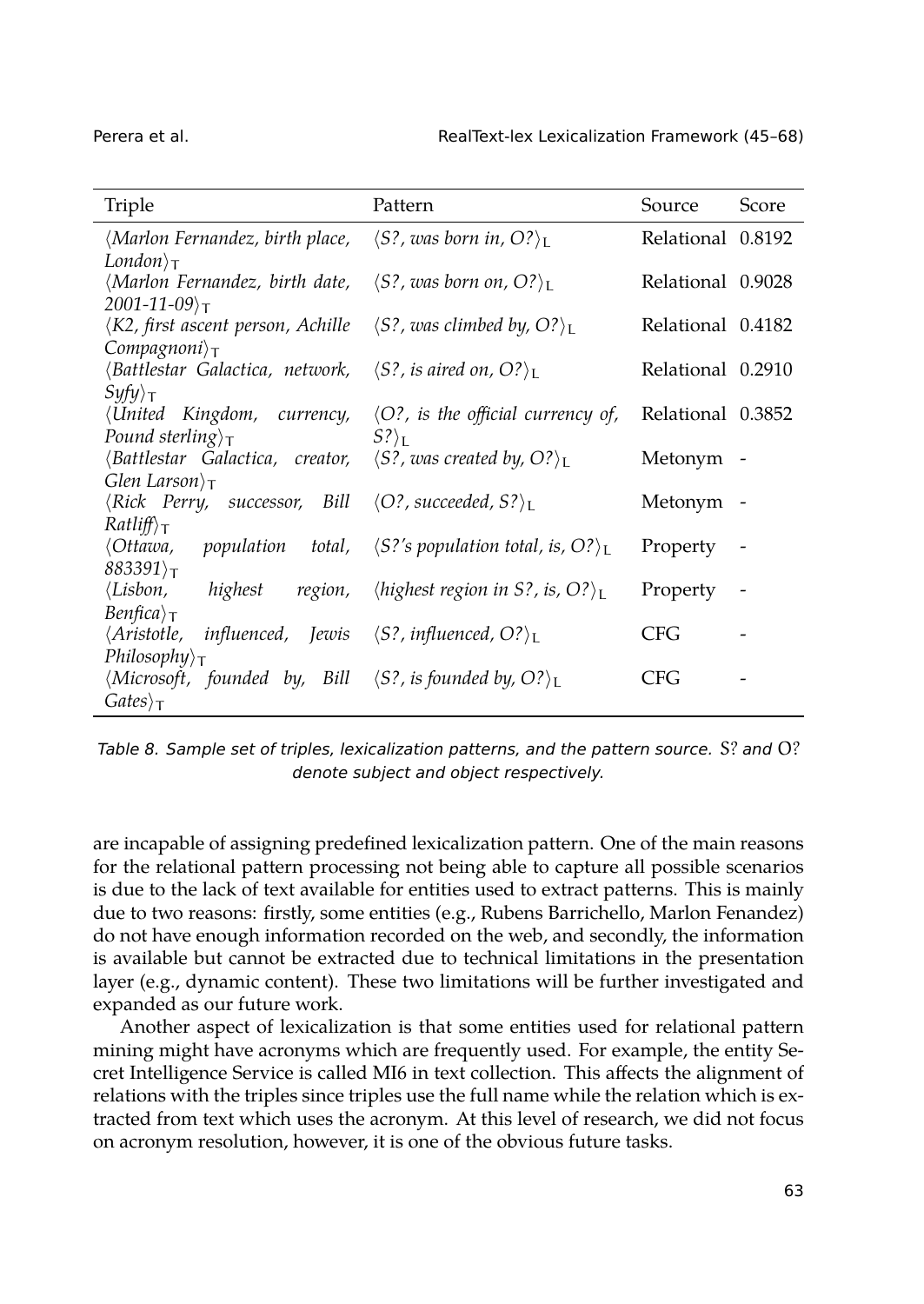

PBML 106 OCTOBER 2016



*Figure 8. Lexicalization pattern evaluation for linguistic accuracy. Entities are denoted as E-1 to E-28.*

## 6.1.2. H[um](#page-20-1)an evaluation with ratings

We hired 5 postgraduate students to evaluate a 40 randomly selected lexicalization patterns from the whole pattern pool which contained 400 lexicalization patterns generated for the QALD-2 test dataset. The participants were briefed with the task by providing them with three examples showing how each lexicalization pattern should be ranked according to the criteria provided. The inter-annotator agreement measured in Cronbach Alpha resulted with values 0.866 and 0.807 for readability and accuracy respectively.

Table 9 shows the results of this evaluation phase wh[er](#page-3-2)e lexicalization patte[rns are](#page-23-1) [classified in](#page-23-1)to the weighted average of rating values. In addition, a shallow analysis revealed a possible existence of a correlation between the readability and accuracy rating values. To further study this two tailed Spearman correlation analysis was performed which resulted in 0.828 correlation coefficient (*p*<0.001). This strong positive correlation reveals that accuracy of a lexicalization patterns and its readability are closely related.

### 6.1.3. Comparison with Lemon model

Among the three related works described in Section 4, the Lemon model (Walter et al., 2013) which has similar objective to ours, focussing on generating lexicaliza-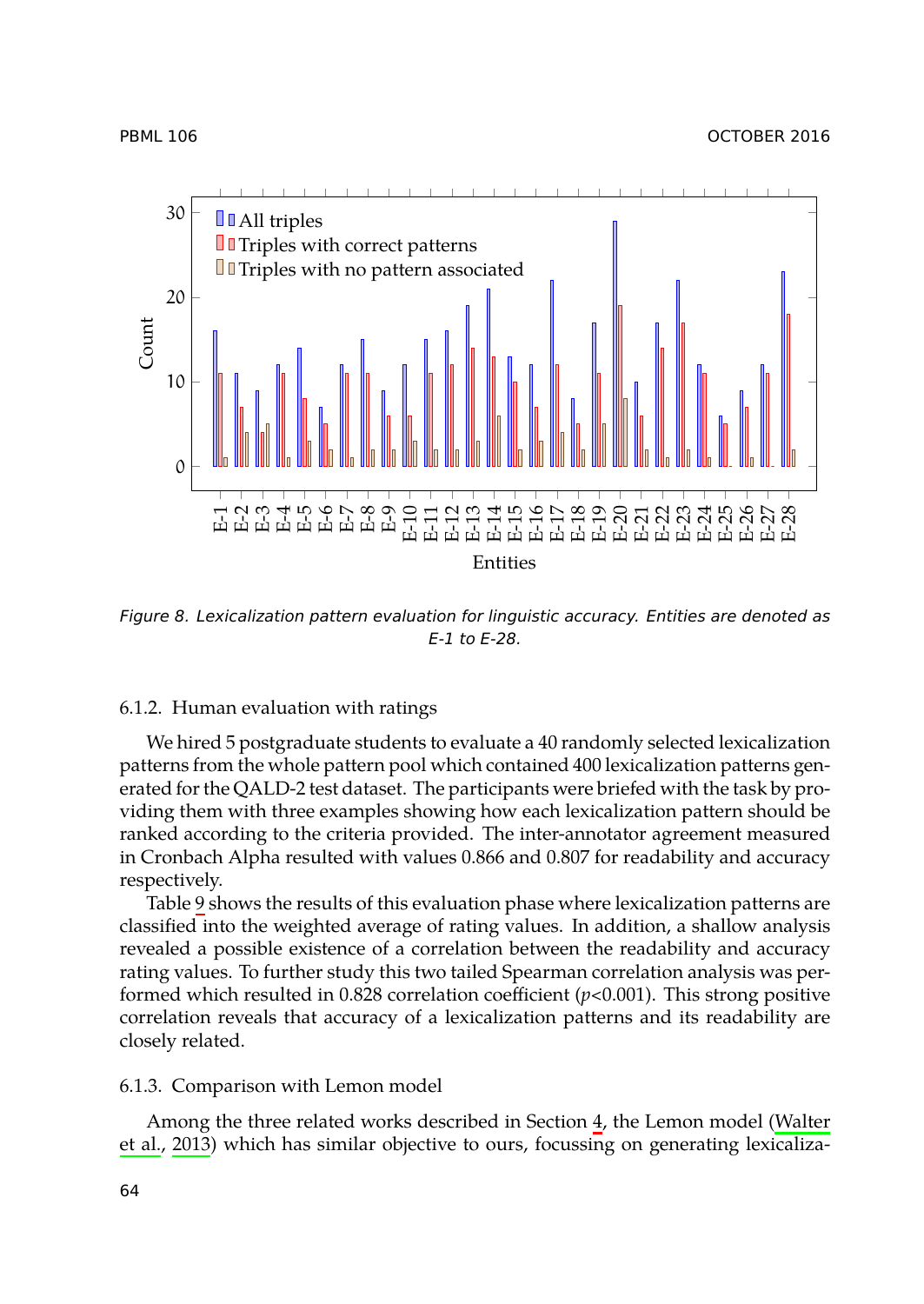<span id="page-20-1"></span>

| Weighted average of rat- Accuracy<br>ings |    | Readability |
|-------------------------------------------|----|-------------|
| $1.0 - 2.0$                               |    |             |
| $2.1 - 3.0$                               |    |             |
| $3.1 - 4.0$                               |    | 10          |
| $4.1 - 5.0$                               | 28 | 29          |

*Table 9. Human evaluation results of the lexicalization patterns. The weighted average of ratings are categorized into four classes.*

|                                    | RealText | Lemon |
|------------------------------------|----------|-------|
| Accuracy (Full Automatic)   70.75% |          | 37%   |
| Accuracy (Semi automatic)          |          | 76%   |
| DBpedia classes                    | 25       | 30    |

*Table 10. A comparison between RealText and Lemon. Note that semi automatic accuracy is not mentioned for our framework (RealText) as it is fully automatic.*

tion patterns for individual triples rather than the whole graph. However, as Lemon model is not available for evaluation and has not released the evaluation dataset, this comparison limited to the results shown in (Walter et al., 2013).

<span id="page-20-0"></span>According to the results shown in Table 10, it is clear that RealText has performed with a much higher accuracy than Lemon model in full automatic mode. Furthermore, human intervention between the process has boosted the Lemon model accuracy by 105.4%. Using human intervention in triple databases with millions of triples is not feasible as it may need excessive human resources. In this paper we showed a cost effective and scalable lexicalization framework. The framework is scalable in two ways. Firstly, the pattern mining modules connected through a loosely coupled architecture makes it possible to plug additional pattern mining modules. Secondly, utilizing OpenIE and universal typed dependencies make it possible to apply our framework in another language with minimum redesign.

### **6.2. Observations and discussions**

The linguistic accuracy evaluation revealed that the framework was able to generate 283 accurate lexicalization patterns for 400 triples. This means that the framework achieved an accuracy level of 70.75%. The most similar system available for comparison, Lemon model, was able to achieve only 37% accuracy in its full automatic model. This shows that our approach has produced lexicalization patterns with much higher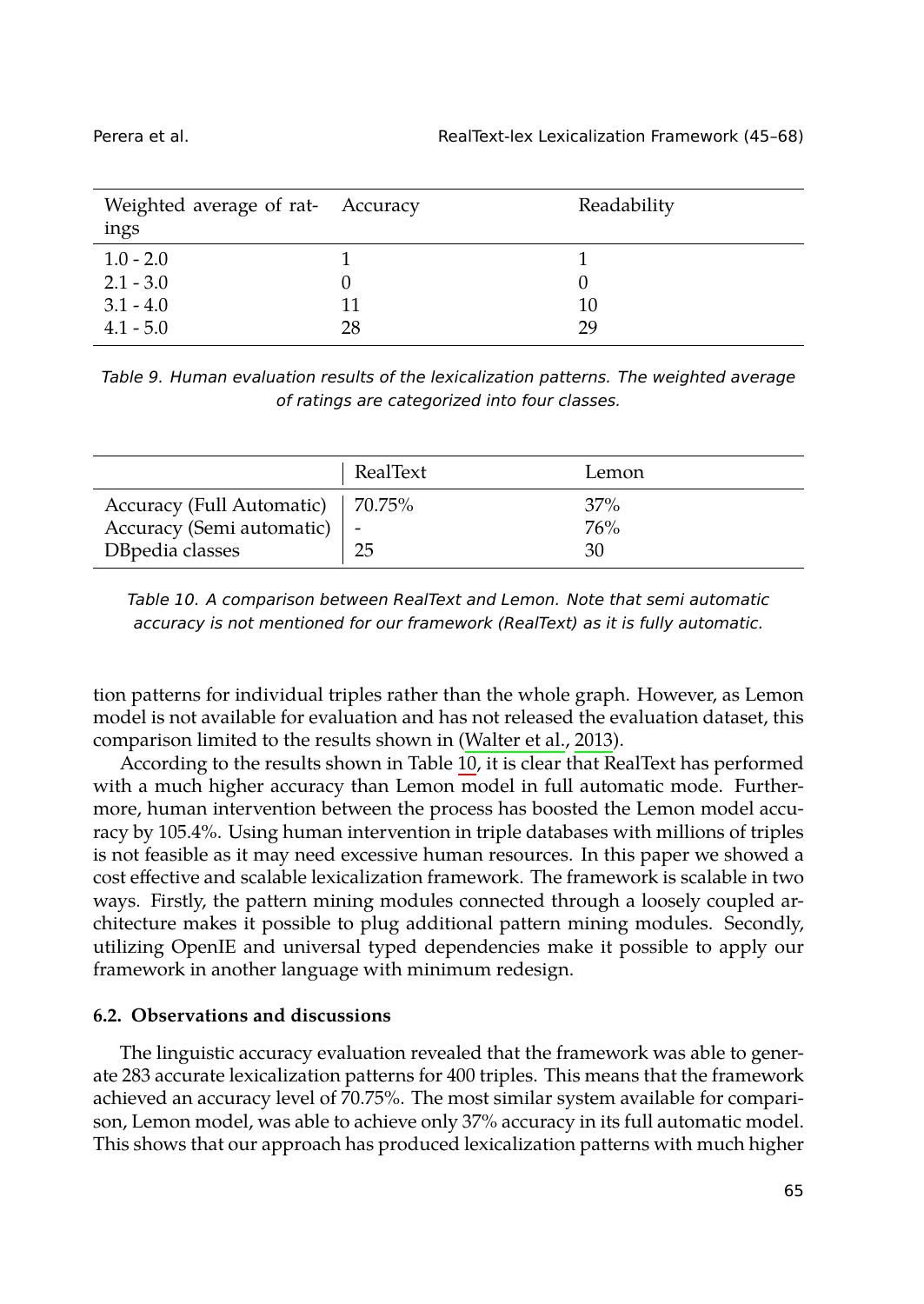<span id="page-21-2"></span>accuracy compared to the latest state-of-the-art model. This was further attested by the human evaluation where more than 70% of the lexicalization patterns are rated between values 4.1 and 5 for both accuracy and readability. In addition, more than 90% of the lexicalization patterns were rated above the average rating values for both accuracy and readability. This again confirms the quality of the lexicalization patterns achieved by our framework.

Our post analysis on human evaluation by calculating the correlation between readability and accuracy revealed that the two have a strong positive correlation. Similar evidence can be found in a previous research carried out by Reiter and Belz (2009) in a different domain.

# **7. Conclusion and future work**

This paper presented a lexicalization framework for RDF triples. The framework centred on mining patterns to transform RDF triples using four pattern mining modules. The evaluation of the framework concentrated on both linguistic accuracy evaluation and human evaluation. Both evaluations showed that the framework can generate accurate and readable lexicalization patterns and the results are far better compared to the most similar existing lexicalization module, Lemon model.

In future we plan to expand the framework to other Linked Data resources and well to show the scalability of the framework. In addition we will also be applying the framework in practical applications to assess the applicability of the designed framework. Much of the background work for this had already taken place. As the first application we have planned to integrate a biography generator which selects triples from DBpedia and employ the lexicalization framework to generate a textual biography.

### <span id="page-21-1"></span><span id="page-21-0"></span>**Ac[knowledgements](http://link.springer.com/chapter/10.1007/978-3-540-76298-0{_}52)**

The work reported in this paper is [part of the RealText project funded by Auckland](http://www.sciencedirect.com/science/article/pii/S1570826809000225) Un[iversity of Techno](http://www.sciencedirect.com/science/article/pii/S1570826809000225)logy.

# <span id="page-21-3"></span>**Bibliography**

- Auer, S, C Bizer, G Kobilarov, and J Lehmann. Dbpedia: A nucleus for a web of open data. In *6th international The semantic web and 2nd Asian conference on Asian semantic web conference*, pages 722–735, Busan, Korea, 2007. Springer-Verlag. URL http://link.springer.com/chapter/10. 1007/978-3-540-76298-0{\_}52.
- Bizer, C, J Lehmann, and G Kobilarov. DBpedia-A crystallization point for the Web of Data. *Web Semantics: science …*, 2009. URL http://www.sciencedirect.com/science/article/pii/ S1570826809000225.
- Busemann, Stephan. Ten Years After : An Update on TG/2 (and Friends). *Proceedings 10th European Workshop on Natural Language Generation*, 2, 2005.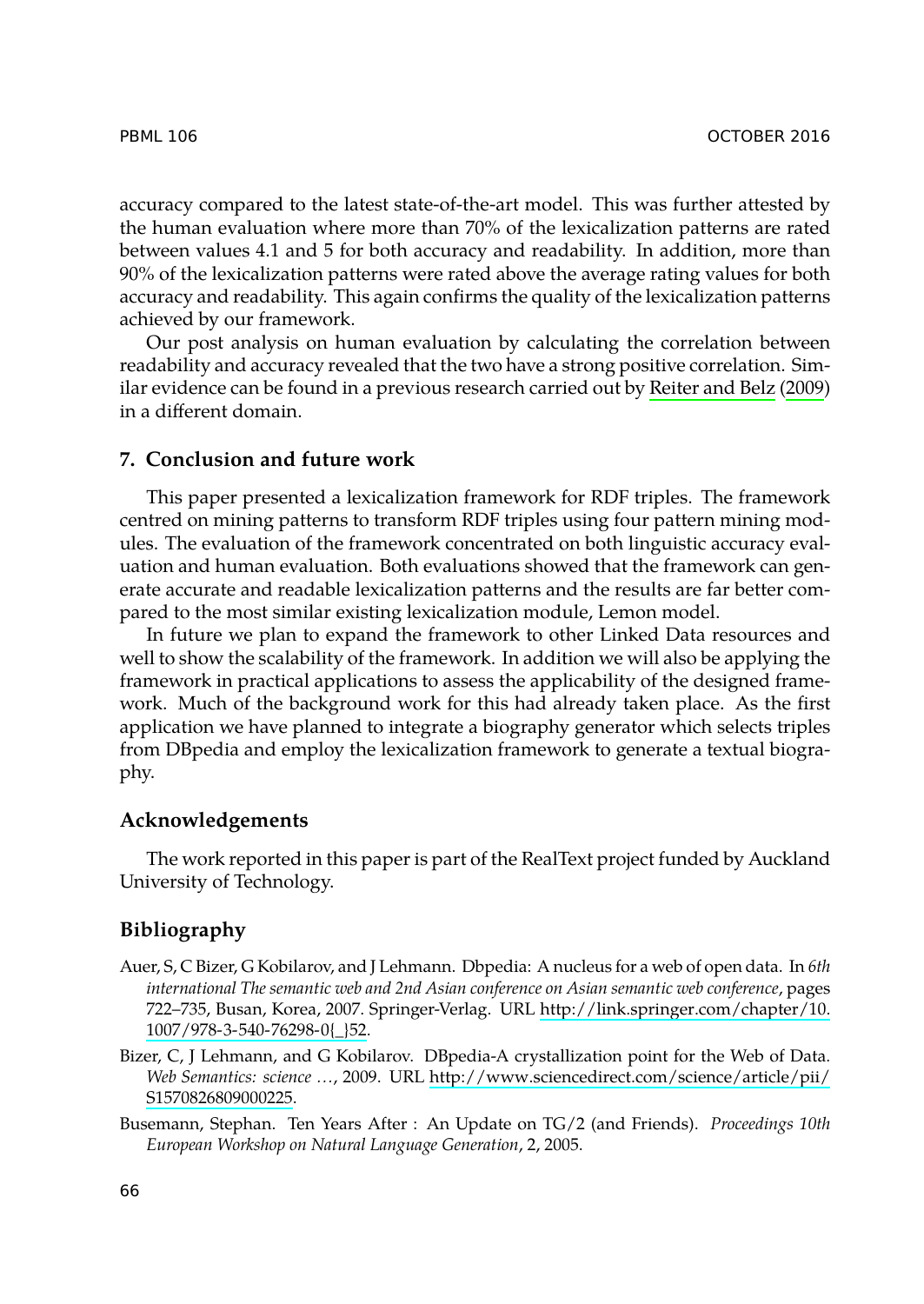<span id="page-22-9"></span><span id="page-22-7"></span><span id="page-22-1"></span>

- <span id="page-22-2"></span>de Marneffe, Marie-Catherine, Timothy Dozat, Natalia Silveira, Katri Haverinen, Filip Ginter, Joakim Nivre, and Christopher D Manning. Universal Stanford Dependencies: A crosslinguistic typology. In *9th International Conference on Language Resources and Evaluation (LREC'14)*, pages 4585–4592, 2014. ISBN 978-2-9517408-8-4. URL papers3://publication/ uuid/D4B7BB39-4FFB-4AA6-B21E-701A91F27739.
- <span id="page-22-5"></span>Del Corro, Luciano and Rainer Gemulla. ClausIE: clause-based open information extraction. pages 355–366, may 2013. URL http://dl.acm.or[g/citation.cfm?id=2488388.2488420.](http://dl.acm.org/ft{_}gateway.cfm?id=1409378{&}type=html)
- <span id="page-22-8"></span>Du[ma, Daniel and Ewan](http://dl.acm.org/ft{_}gateway.cfm?id=1409378{&}type=html) Klein. Generating Natural Language from Linked Data: Unsupervised template extraction. In *10th International Conference on Computational Semantics (IWCS 2013)*, Potsdam, 2013. Association for Computational Linguistics.
- Ell, Basil and Andreas Harth. A language-independent [method for the extraction of RDF ver](http://dl.acm.org/citation.cfm?id=2145432.2145596$\delimiter "056E30F $nhttp://dl.acm.org/citation.cfm?id=2145596)balization templates. In *[8th International Natural Language Generation Conference](http://dl.acm.org/citation.cfm?id=2145432.2145596$\delimiter "056E30F $nhttp://dl.acm.org/citation.cfm?id=2145596)*, Philadelphia, 2014. Association for Computational Linguistics.
- <span id="page-22-4"></span>Etzioni, Oren, Michele Banko, Stephen Soderland, and Daniel S. Weld. Open information extraction from the web. *Communications of the ACM*, 51(12):68–74, dec 2008. ISSN 00010782. doi: 10.1145/1409360.1409378. URL http://dl.acm.org/ft{\_}gateway.cfm?id= 1409378{&}type=html.
- <span id="page-22-3"></span>Fader, Anthony, Stephen Soderland, and Oren Etzioni. Identifying relations for [open informa](http://portal.acm.org/citation.cfm?id=1718542)[tion extraction. In](http://portal.acm.org/citation.cfm?id=1718542) *Empirical methods in Natural Language Processing*, pages 1535–1545, 2011. ISBN 978-1-937284-11-4. doi: 10.1234/12345678. URL http://dl.acm.org/citation.cfm?id= 2145432.2145596\$\delimiter"056E30F\$nhttp://dl.acm.org/citation.cfm?id=2145596.
- <span id="page-22-0"></span>Kipper, Karin, Anna Korhonen, Neville Ryant, and Martha Palmer. A large-scale classification of English verbs. *Language Resources and Evaluation*, 42(1):21–40, 2008. ISSN 1574020X. doi: 10.1007/s10579-007-9048-2.
- Kohlschütter, Christian, Peter Fankhauser, and Wolfgang Nejdl. Boilerplate Detection using Shallow Text Features. In *ACM International Conference on Web Search and Data Mining*, pages 441–450, 2010. ISBN 9781605588896. doi: 10.1145/1718487.1718542. URL http://portal. acm.org/citation.cfm?id=1718542.
- <span id="page-22-6"></span>Kövecses, Zoltán and Günter Radden. Metonymy: Developing a cognitive linguistic view. *Cognitive Linguistics (includes Cognitive Linguistic Bibliography)*, 9(1):37–78, 1998.
- Lassila, Ora, Ralph R Swick, et al. Resource Description Framework (RDF) model and syntax specification. 1998.
- Lehmann, Jens, Robert Isele, Max Jakob, Anja Jentzsch, Dimitris Kontokostas, Pablo N. Mendes, Sebastian Hellmann, Mohamed Morsey, Patrick van Kleef, Soren Auer, and Christian Bizer. DBpedia - A Large-scale , Multilingual Knowledge Base Extracted from Wikipedia. *Semantic Web journal*, 5(1):1–29, 2014.
- Manning, Christopher, John Bauer, Jenny Finkel, Steven J Bethard, and David McClosky. The Stanford CoreNLP Natural Language Processing Toolkit. In *The 52nd Annual Meeting of the Association for Computational Linguistics*, Baltimore, 2014. Association for Computational Linguistics.